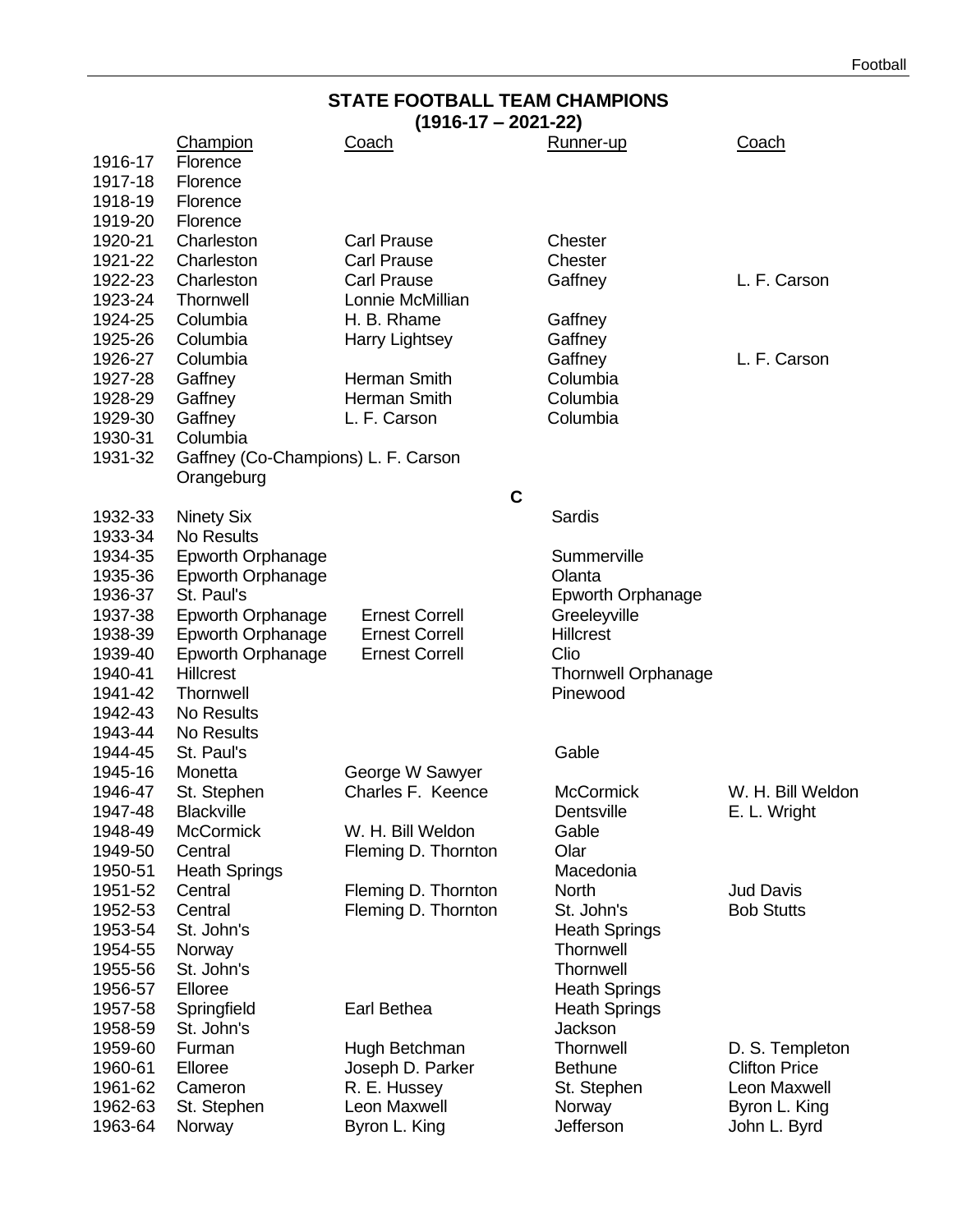| 1964-65<br>1965-66<br>1966-67<br>1967-68                                                        | Champion<br>Norway<br>Elloree<br>Elloree<br><b>Heath Springs</b>                                                                     | Coach<br>Byron L. King<br>Joseph D. Parker<br>Joseph D. Parker<br><b>Sidney Cauthen</b>                                              | Runner-up<br>St. Stephen<br><b>Heath Springs</b><br><b>Heath Springs</b><br>St. Stephen                   | Coach<br>Leon Maxwell<br><b>Sidney Cauthen</b><br><b>Sidney Cauthen</b><br>Leon Maxwell                             |
|-------------------------------------------------------------------------------------------------|--------------------------------------------------------------------------------------------------------------------------------------|--------------------------------------------------------------------------------------------------------------------------------------|-----------------------------------------------------------------------------------------------------------|---------------------------------------------------------------------------------------------------------------------|
|                                                                                                 |                                                                                                                                      | В                                                                                                                                    |                                                                                                           |                                                                                                                     |
| 1926-27<br>1927-28<br>1928-29<br>1929-30<br>1930-31<br>1931-32<br>1932-33<br>1933-34<br>1934-35 | Thornwell<br>Batesburg-Leesville<br>Batesburg-Leesville<br>Chester<br>Chester<br>Camden<br>Chester<br>Johnston<br><b>Great Falls</b> | <b>Jack Wilson</b><br><b>Jack Wilson</b>                                                                                             | <b>Mullins</b><br>Lancaster<br>Chester<br>Camden<br>Marion<br>Chester<br>Camden<br>Camden<br>Camden       |                                                                                                                     |
| 1935-36<br>1936-37<br>1937-38<br>1938-39<br>1939-40                                             | <b>Beaufort</b><br>Camden<br>Honea Path<br><b>Lake View</b><br>Clinton                                                               | <b>Harry Bolick</b><br>Robert P. Wilder                                                                                              | <b>Great Falls</b><br>Honea Path<br>North Charleston<br>Clinton<br><b>Lake View</b>                       | Robert P. Wilder<br><b>Harry Bolick</b>                                                                             |
| 1940-41<br>1941-42<br>1942-43<br>1943-44                                                        | Kingstree<br>Saluda<br><b>No Results</b><br>Olympia                                                                                  | Jimmy Welch<br><b>Tommy Hite</b><br>Zip Hanna                                                                                        | Olympia<br>Marion<br>Allendale                                                                            | <b>Bill Simpson</b><br>Cliff Morgan                                                                                 |
| 1944-45<br>1945-46<br>1946-47<br>1947-48                                                        | <b>Mullins</b><br><b>Beaufort</b><br><b>Mullins</b><br>Liberty                                                                       | <b>Edgar Cox</b>                                                                                                                     | Olympia<br>Clover<br>Olympia<br>Summerville                                                               | Lit Durham<br>Lit Durham<br>Harvey Kirkland                                                                         |
| 1948-49<br>1949-50<br>1950-51                                                                   | Summerville<br>Summerville<br>Moultrie                                                                                               | Harvey Kirkland<br>Harvey Kirkland                                                                                                   | Olympia<br>North Augusta                                                                                  | Lit Durham                                                                                                          |
| 1951-52<br>1952-53<br>1953-54<br>1954-55<br>1955-56<br>1956-57<br>1957-58                       | Kershaw<br>St. Andrews<br>Olympia<br><b>Barnwell</b><br>Summerville<br>Summerville<br>Johnston                                       | <b>Marion Boan</b><br><b>Hazel Gillstrap</b><br><b>Bobby Giles</b><br><b>Charlie Seay</b><br><b>John McKissick</b><br>John McKissick | <b>Mullins</b><br>Olympia<br><b>Berkeley</b><br>Langley-Bath-Clear.<br>Saluda<br>Saluda<br>Ridgeland      | <b>Bobby Giles</b><br><b>Gerald Moody</b><br><b>Clyde Parrish</b><br><b>Bettis Herlong</b><br><b>Bettis Herlong</b> |
| 1958-59<br>1959-60<br>1960-61<br>1961-62<br>1962-63<br>1963-64<br>1964-65                       | St. Matthews<br>Johnston<br>Swansea<br>East Clarendon<br><b>Ninety Six</b><br>Bamberg<br>Kershaw                                     | Thad Ott<br>Vernon Dusenbury<br>Douglas Bennett<br>H. E. Hall<br><b>Jack Pitts</b><br>Dick Weldon<br>W. E. Few                       | <b>Ninety Six</b><br>St. Matthews<br>St. Matthews<br>Swansea<br>East Clarendon<br><b>Dixie</b><br>Bamberg | <b>Thad Ott</b><br><b>Thad Ott</b><br>Douglas Bennett<br>H. E. Hall<br>Henry C. Oates<br>Dick Weldon                |
| 1965-66<br>1966-67<br>1967-68                                                                   | <b>East Clarendon</b><br>Kershaw<br>Allendale-Fairfax                                                                                | H. E. Hall<br>W. E. Few<br><b>Bobby McLellan</b>                                                                                     | Kershaw<br>Lamar<br>Kershaw                                                                               | W. E. Few<br>John Socha<br>W. E. Few                                                                                |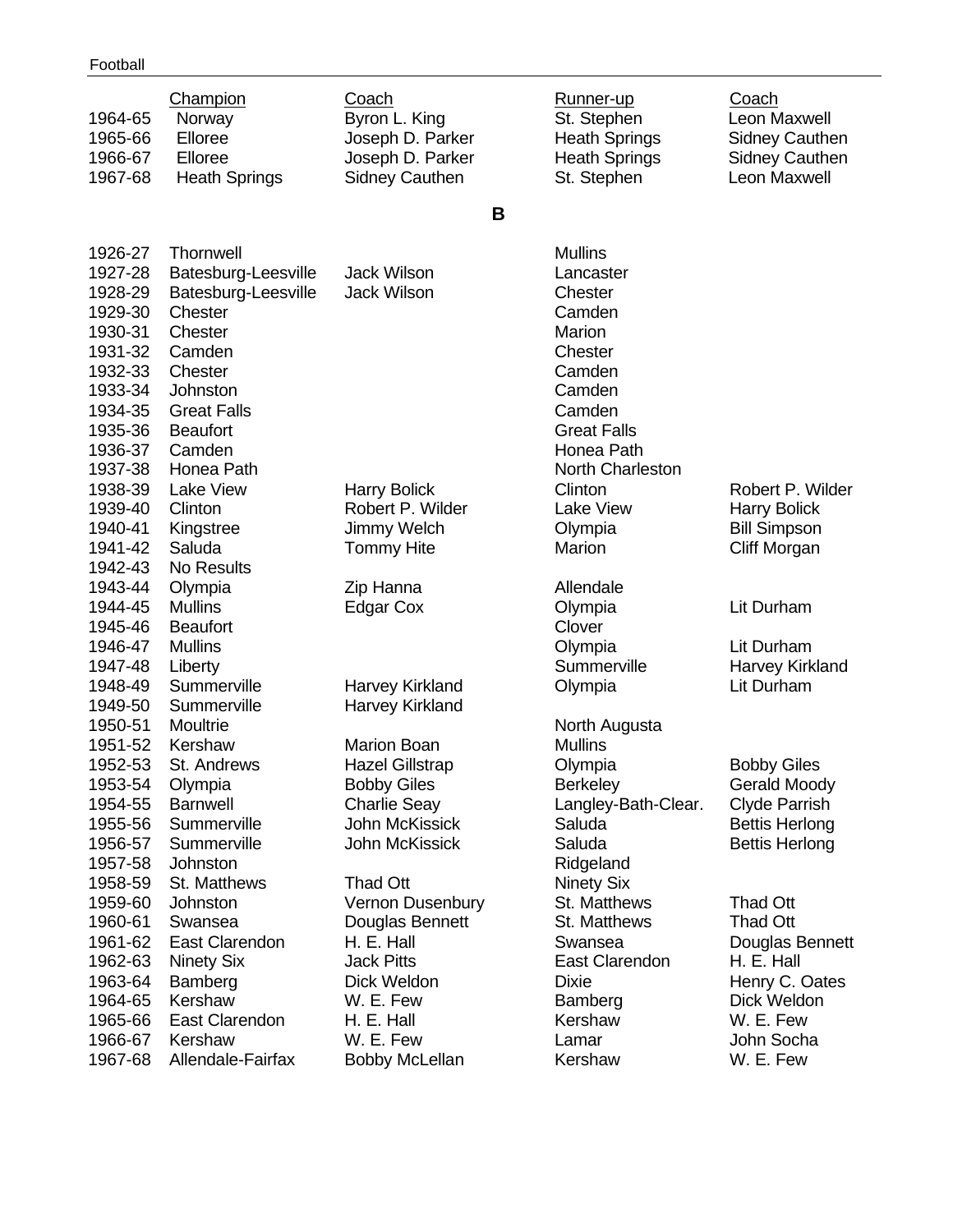#### Champion Coach Runner-Up Coach 1932-33 Spartanburg Red Dobson Gaffney L. F. Carson 1933-34 Columbia 1934-35 Gaffney Harry Harmon Spartanburg Red Dobson 1935-36 Chester **L. A. Spearman** Gaffney Harry Harmon 1936-37 Chester Camden Cambre Cambre Cambre Cambre Cambre Cambre Cambre Cambre Cambre Cambre Cambre Cambre Cam 1937-38 Easley **Camden** 1938-39 Columbia Rhame Gaffney Harry Harmon 1939-40 Columbia Parker (Co-Champions) Rhame 1940-41 Greenville Anderson (Co-Champions) Speer **Dillard** 1941-42 No results 1942-43 Anderson 1943-44 Greenville Columbia (Co-Champions) Rhame 1944-45 Camden 1945-46 Honea Path J. H. Coleman Aiken 1946-47 No Results 1947-48 Dillon Dudley Saleeby Walhalla 1948-49 Lexington J. W. Ingram Dillon Dillon Dudley Saleeby 1949-50 Lexington J. W. Ingram 1950-51 Lexington J. W. Ingram Aynor Jack Hall 1951-52 Aynor Jack Hall 1952-53 Pickens Lake City 1953-54 Mullins **Pickens** 1954-55 Mullins **Pickens** 1955-56 St. Andrews Olympia Bobby Giles 1956-57 Woodruff W. L. Varner St. Andrews 1957-58 Woodruff W. L. Varner Langley-Bath-Clear. 1958-59 Winnsboro Bob Donaldson Batesburg-Leesville Gus Allen 1959-60 Winnsboro Bob Donaldson Berkeley Gerald Moody 1960-61 Berkeley Gerald Moody York Jack Miller 1961-62 Lake View James F. Piner Honea Path Norman King 1962-63 Saluda Mooney Player Woodruff W. L. Varner 1963-64 Saluda Mooney Player York Jack Miller 1964-65 Ware Shoals Richard C. Weber Lexington J. W. Ingram 1965-66 Lower Richland Mooney Player Mare Shoals Uohn T. Lay<br>1966-67 Pendleton Ronald D. Grace Batesburg-Leesville W. R. McGill 1966-67 Pendleton Ronald D. Grace Batesburg-Leesville 1967-68 Lower Richland Mooney Player Winnsboro Joe Turbeville 1968-69 St. John's (JI) Bob Biggerstaff Heath Springs Sidney Cauthen 1969-70 Williston-Elko Jud M. Davis St. John's (JI) Bob Biggerstaff 1969-70 Carver **Edgewood** 1970-71 Blackville **Jim Phillips** Swansea Douglas Bennett 1971-72 Lockhart Lawrence Vanderford Blackville Jim Phillips 1972-73 North Kermit Littlefield Whitmire William O. Johnson 1973-74 McColl Clyde Parrish Jonesville Jerry Cash 1974-75 Swansea Douglas Bennett Jackson Wayne Marchant 1975-76 Swansea Douglas Bennett Calhoun Falls Joe Rosser 1976-77 Blacksburg Bob Blanton H. E. McCracken Daniel Utley 1977-78 Christ Church Harry Sprouse H. E. McCracken Daniel Utley 1978-79 Whitmire William O. Johnson Williston-Elko James E. Hewitt

**A**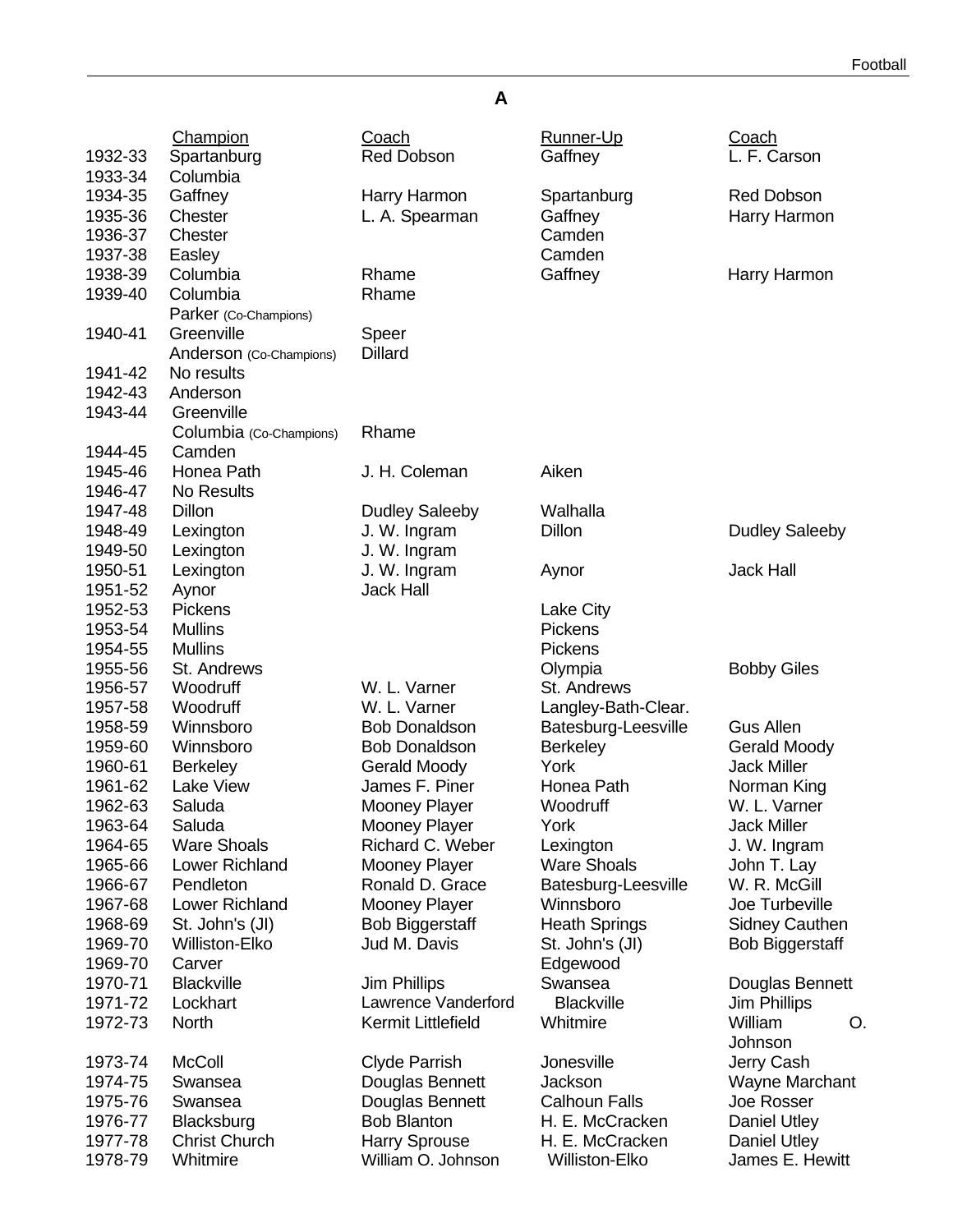|                    |                                                    | <b>A DIVISION I</b>                        |                                  |                                           |
|--------------------|----------------------------------------------------|--------------------------------------------|----------------------------------|-------------------------------------------|
| 2021-22            | Southside Christian                                | Mike Sonneborn                             | Bamberg-Ehrhardt                 | <b>Robert Williams</b>                    |
| 2020-21            | Southside Christian                                | Mike Sonneborn                             | <b>Lake View</b>                 | Daryl King                                |
| 2019-20            | Green Sea-Floyds                                   | Donnie Keifer                              | <b>Ridge Spring Monetta</b>      | <b>Brian Smith</b>                        |
| 2018-19            | Green Sea-Floyds                                   | Donnie Keifer                              | Lamar                            | Corey Fountain                            |
| 2017-18            | Lamar                                              | Corey Fountain                             | <b>Baptist Hill</b>              | <b>Marion Brown</b>                       |
| 2016-17            | <b>Lake View</b>                                   | Daryl King                                 | Lamar                            | Corey Fountain                            |
| 2006-16            | See Division I & II                                |                                            |                                  |                                           |
| 2005-06            | <b>Blackville-Hilda</b>                            | David Berry                                | <b>Calhoun County</b>            | <b>Tommy Brown</b>                        |
| 2004-05            | Lamar                                              | J. R. Boyd                                 | <b>Calhoun Falls</b>             | <b>Eddie Roberts</b>                      |
| 2003-04            | Lamar                                              | J. R. Boyd                                 | <b>Lake View</b>                 | Jewell McLaurin                           |
| 2002-03            | Lamar                                              | J. R. Boyd                                 | <b>Lake View</b>                 | Jewell McLaurin                           |
| 2001-02            | Ninety-Six                                         | <b>Mike Doolittle</b>                      | Timmonsville                     | <b>Bill Tate</b>                          |
| 2000-01            | Ninety-Six                                         | Mike Doolittle                             | Lamar                            | J. R. Boyd                                |
| 1999-00            | Timmonsville                                       | <b>Bill Tate</b>                           | <b>Williston-Elko</b>            | <b>Charlie Combs</b>                      |
| 1998-99            | Lewisville                                         | <b>Bennie McMurray</b>                     | Johnsonville                     | Doug Hinson                               |
| 1997-98            | <b>Lake View</b>                                   | Jewell McLaurin                            | <b>McCormick</b>                 | Michael Allen                             |
| 1996-97            | Lewisville                                         | <b>Bennie McMurray</b>                     | Johnsonville                     | Doug Hinson                               |
| 1995-96            | <b>Blackville-Hilda</b>                            | David Berry                                | Timmonsville                     | <b>Bill Tate</b>                          |
| 1994-95            | Choppee                                            | John H. Spears                             | Timmonsville                     | <b>Bill Tate</b>                          |
| 1993-94            | Johnsonville                                       | Doug Hinson                                | <b>Buford</b>                    | <b>Ernie Hughes</b>                       |
| 1992-93            | Timmonsville                                       | <b>Bill Tate</b>                           | <b>Lake View</b>                 | <b>Jewell McLaurin</b>                    |
| 1991-92<br>1991-92 | Great Falls (Div I)<br>Lake View (Div II)          | Danny Sawyer<br>Jewell McLaurin            | Timmonsville<br>Lewisville       | <b>Bennie McMurray</b>                    |
|                    |                                                    | Pat Littlejohn                             |                                  | <b>Bill Tate</b>                          |
| 1990-91            | Jonesville                                         |                                            | <b>Lake View</b>                 | <b>Bennie McMurray</b><br>Jewell McLaurin |
| 1989-90            | <b>Lake View</b>                                   | Jewell McLaurin                            | Lewisville                       |                                           |
| 1988-89            | <b>Blackville-Hilda</b>                            | Mike Pope                                  | Aynor<br>Aynor                   | <b>David Maness</b>                       |
| 1987-88            | Lewisville                                         | Jimmy E. Wallace<br><b>Bennie McMurray</b> |                                  | <b>David Maness</b>                       |
| 1986-87            | Lewisville                                         | <b>Mickey Moss</b>                         | Timmonsville<br>Timmonsville     | <b>Bill Tate</b>                          |
| 1985-86            | East Clarendon                                     |                                            |                                  | Jimmy Wallace<br><b>Bill Tate</b>         |
| 1983-84<br>1984-85 | <b>Blackville-Hilda</b><br><b>Blackville-Hilda</b> | <b>Tim Moore</b><br><b>Tim Moore</b>       | <b>Ware Shoals</b><br>Lewisville | Tommy E. Davis                            |
| 1982-83            | <b>Ware Shoals</b>                                 | Tommy E. Davis                             | <b>Blackville-Hilda</b>          | <b>Tim Moore</b>                          |
| 1981-82            | <b>Lake View</b>                                   | W. L. Pate                                 | Whitmire                         | Jim D. Rich                               |
| 1980-81            | <b>Williston-Elko</b>                              | James E. Hewit                             | Whitmire                         | Jim D. Rich                               |
| 1979-80            | <b>Williston-Elko</b>                              | James E. Hewitt                            | Jonesville                       | Jerry Cash                                |
|                    |                                                    |                                            |                                  |                                           |
|                    | Champion                                           | Coach                                      | Runner-Up                        | Coach                                     |

2006-07 Carvers Bay James Thompson Chesterfield Steve Tanneyhill 2007-08 Chesterfield Steve Tanneyhill Carvers Bay James Thompson 2008-09 Chesterfield Steve Tanneyhill Carvers Bay James Thompson 2009-10 Chesterfield Steve Tanneyhill Lamar J. R. Boyd 2010-11 Abbeville **James Nickles** Bamberg-Ehrhardt Kevin Crosby 2011-12 Abbeville James Nickles Hemingway Ken Cribb 2012-13 Christ Church Don Frost Johnsonville Lewis Lineberger 2013-14 Christ Church Don Frost Carvers Bay Nate Thompson 2014-15 Christ Church Don Frost Bamberg-Ehrhardt Kevin Crosby 2015-16 Southside Christian Jason Kaiser Allendale-Fairfax Eddie Ford

### **A DIVISION II**

2006-07 Lake View Jewell McLaurin Ridge Spring-Monetta Mark Rogers 2007-08 Blackville-Hilda David Berry Great Falls Kenneth Schofield 2008-09 Scott's Branch James Johnson Williston-Elko Dwayne Garrick 2009-10 Williston-Elko Dwayne Garrick Scott's Branch James Johnson 2010-11 Scott's Branch Leonard Johnson Williston-Elko Dwayne Garrick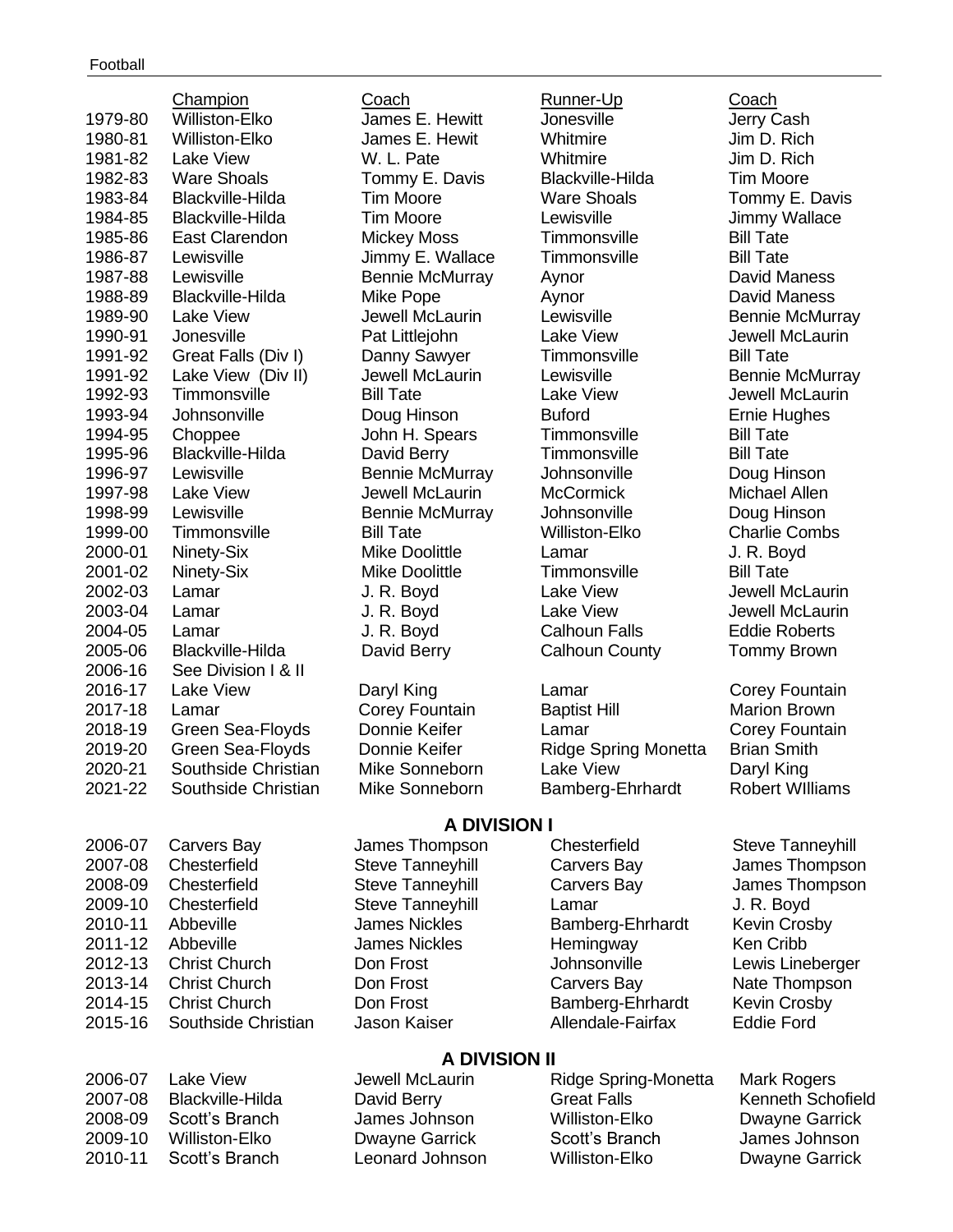|         | Champion              | Coach                    | Runner-Up             | Coach                  |
|---------|-----------------------|--------------------------|-----------------------|------------------------|
| 2011-12 | <b>Christ Church</b>  | Don Frost                | <b>Lake View</b>      | Daryl King             |
| 2012-13 | Cross                 | Shaun Wright             | <b>McCormick</b>      | <b>Brian Neal</b>      |
| 2013-14 | Hunter-Kinard-Tyler   | Dan Holland              | Timmonsville          | <b>Bill Tate</b>       |
| 2014-15 | Hunter-Kinard-Tyler   | Dan Holland              | <b>Lake View</b>      | Daryl King             |
| 2015-16 | Lamar                 | Corey Fountain           | C E Murray            |                        |
|         |                       | AA                       |                       |                        |
| 1944-45 | Rock Hill             | <b>Walter Jenkins</b>    |                       |                        |
| 1945-46 | <b>Rock Hill</b>      | <b>Walter Jenkins</b>    |                       |                        |
| 1946-47 | North Charleston      |                          | Camden                |                        |
| 1947-48 | Greenwood             | J. W. Babb               | North Charleston      |                        |
| 1948-49 | Greenwood             | J. W. Babb               |                       |                        |
| 1949-50 | Florence              |                          | Anderson              |                        |
| 1950-51 | <b>Dreher</b>         | <b>Red Myers</b>         |                       |                        |
| 1951-52 | North Charleston      |                          | Greenville            | A J "Slick" Moore      |
| 1952-53 | <b>Rock Hill</b>      | Dusty Oates, Sr.         | Conway                |                        |
| 1953-54 | <b>Dreher</b>         | <b>Red Myers</b>         |                       |                        |
| 1954-55 | Florence              |                          | Greenwood             | J. W. Babb             |
| 1955-56 | <b>Dreher</b>         | <b>Red Myers</b>         |                       |                        |
| 1956-57 | Camden                |                          | Lancaster             |                        |
| 1957-58 | North Augusta         | <b>Cally Gault</b>       | Lancaster             |                        |
| 1958-59 | Lancaster             | <b>Wade Corn</b>         | Winyah                | J. C. Hudson           |
| 1959-60 | Orangeburg            | G. E. Runager            | Easley                | W. A. Carr             |
| 1960-61 | North Augusta         | <b>Cally Gault</b>       | Clinton               | <b>Claude Howe</b>     |
| 1961-62 | Easley                | W. A. Carr               | Garrett               | Gene Limehouse         |
| 1962-63 | Chester               | R.E. Wilson              | Eau Claire            | <b>Art Baker</b>       |
| 1963-64 | Camden                | W.L. Lynch               | Easley                | W.A. Carr              |
| 1964-65 | Woodruff              | W. L. Varner             | <b>Berkeley</b>       | <b>Gerald Moody</b>    |
| 1965-66 | Daniel                | <b>Dick Singleton</b>    | <b>Berkeley</b>       | <b>Gerald Moody</b>    |
| 1966-67 | Easley                | Larry Bagwell            | St. Andrews           | Jerry Weed             |
| 1967-68 | <b>Strom Thurmond</b> | <b>Hubert Morris</b>     | Laurens               | Ray Spoon              |
| 1968-69 | Winnsboro             | Joe Turbeville           | <b>Strom Thurmond</b> | <b>Hubert Morris</b>   |
| 1969-70 | Webber                |                          | Voorhees              |                        |
| 1970-71 | <b>Lake View</b>      | W. L. Pate               | Lea. McCampbell       | William D. Kight       |
| 1971-72 | Lake View             | W. L. Pate               | St. Angela            | H. C. Caver            |
| 1972-73 | <b>Bishopville</b>    | J. W. Jones              | Woodruff              | W. L. Varner           |
| 1973-74 | Chapin                | Cecil Woolbright         | Bamberg-Ehrhardt      | Leon Maxwell           |
| 1974-75 | Chapin                | Cecil Woolbright         | Bamberg-Ehrhardt      | Leon Maxwell           |
| 1975-76 | Woodruff              | W. L. Varner             | Bamberg-Ehrhardt      | Leon Maxwell           |
| 1976-77 | Woodruff              | W. L. Varner             | Lake View             | W. L. Pate             |
| 1977-78 | Woodruff              | W. L. Varner             | Mayo                  | Virgil G. Wells        |
| 1978-79 | Woodruff              | W. L. Varner             | Andrews               | Simon Lewis            |
| 1979-80 | Batesburg-Lees.       | S. Edward Porter         | Woodruff              | W. L. Varner           |
| 1980-81 | Woodruff              | W. L. Varner             | Swansea               | Doug Bennett           |
| 1981-82 | Abbeville             | <b>Mike Hendricks</b>    | Wade Hampton          | Arlo Hill              |
| 1982-83 | <b>Ninety Six</b>     | <b>Shell Dula</b>        | <b>Barnwell</b>       | Mac Wier               |
| 1983-84 | Woodruff              | W. L. Varner             | St. John's (JI)       | <b>Bob Biggerstaff</b> |
| 1984-85 | Woodruff              | W. L. Varner             | St. John's (JI)       | <b>Bob Biggerstaff</b> |
| 1985-86 | Mid-Carolina          | Lon Armstrong            | <b>Barnwell</b>       | Mac Wier               |
| 1986-87 | <b>Silver Bluff</b>   | <b>Clayton Chriswell</b> | Batesburg-Leesville   | <b>Gary Smallen</b>    |
| 1987-88 | <b>Barnwell</b>       | Mac Wier                 | Central               | Al Usher               |
| 1988-89 | <b>Barnwell</b>       | Mac Wier                 | Central               | Al Usher               |
| 1989-90 | Central               | Al Usher                 | Bamberg-Ehrhardt      | Leon Maxwell           |
| 1990-91 | Silver Bluff(Div I)   | <b>Butch Jacobs</b>      | Central               | Al Usher               |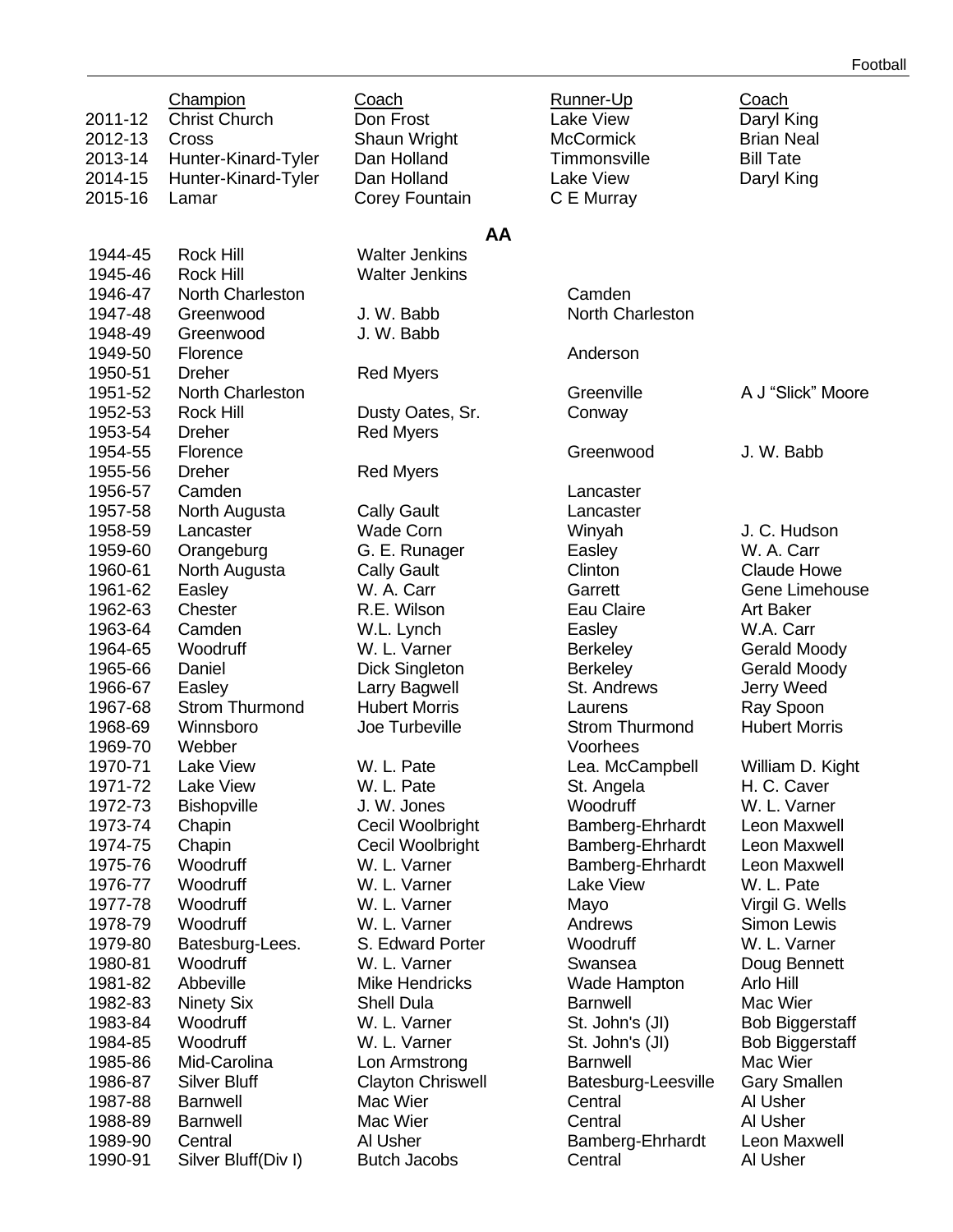|         | Champion               | Coach                   | Runner-Up                | Coach                   |
|---------|------------------------|-------------------------|--------------------------|-------------------------|
| 1990-91 | Bamberg-Ehr.(DivII)    | Leon Maxwell            | Andrew Jackson           | <b>Andy Tweito</b>      |
| 1991-92 | Silver Bluff(Div I)    | <b>Butch Jacobs</b>     | Woodruff                 | <b>Willie Varner</b>    |
| 1991-92 | Abbeville (Div II)     | <b>Dennis Botts</b>     | Swansea                  | <b>Robert Maddox</b>    |
| 1992-93 | Swansea                | <b>Robert Maddox</b>    | Batesburg-Leesville      | <b>Phil Strickland</b>  |
| 1993-94 | Swansea                | <b>Robert Maddox</b>    | Woodruff                 | <b>Willie Varner</b>    |
| 1994-95 | Swansea                | <b>Robert Maddox</b>    | Central                  | Al Usher                |
| 1995-96 | Batesburg-Lees.        | <b>Phil Strickland</b>  | <b>Barnwell</b>          | Mac Wier                |
| 1996-97 | Abbeville              | <b>Dennis Botts</b>     | Allendale-Fairfax        | <b>Barry Avant</b>      |
| 1997-98 | Central                | Al Usher                | <b>Barnwell</b>          | Mac Wier                |
| 1998-99 | Emerald                | <b>Frank Hill</b>       | Batesburg-Leesville      | <b>Phil Strickland</b>  |
| 1999-00 | Batesburg-Leesville    | <b>Phil Strickland</b>  | Ninety-Six               | <b>Mike Doolittle</b>   |
| 2000-01 | <b>Silver Bluff</b>    | Al Lown                 | Abbeville                | <b>Dennis Botts</b>     |
| 2001-02 | <b>Silver Bluff</b>    | Al Lown                 | Batesburg-Leesville      | <b>Phil Strickland</b>  |
| 2002-03 | Carvers Bay            | Nate Thompson           | Abbeville                | <b>Dennis Botts</b>     |
| 2003-04 | Central                | Joey Mangum             | Batesburg-Leesville      | <b>Courtney McInnis</b> |
| 2004-05 | <b>Broome</b>          | <b>Bill Owens</b>       | Cheraw                   | Johnny White            |
| 2005-06 | Batesburg-Leesville    | <b>Courtney McInnis</b> | Cheraw                   | Johnny White            |
| 2006-07 | Cheraw                 | Johnny White            | <b>Newberry</b>          | Sam Baird               |
| 2007-08 | Cheraw                 | Johnny White            | Chapman                  | Kevin Farmer            |
| 2008-09 | Dillon                 | Jackie Hayes            | Central                  | Joey Mangum             |
| 2009-10 | Dillon                 | <b>Jackie Hayes</b>     | Central                  | Joey Mangum             |
| 2010-11 | Central                | Joey Mangum             | <b>Dillon</b>            | Jackie Hayes            |
| 2011-16 | See Division I & II    |                         |                          |                         |
| 2016-17 | Abbeville              | <b>James Nickles</b>    | Batesburg-Leesville      | Perry Woolbright        |
| 2017-18 | Abbeville              | <b>James Nickles</b>    | Bamberg-Ehrhardt         | <b>Kevin Crosby</b>     |
| 2018-19 | Abbeville              | <b>James Nickles</b>    | <b>Barnwell</b>          | <b>Dwayne Garrick</b>   |
| 2019-20 | Saluda                 | <b>Stewart Young</b>    | <b>Barnwell</b>          | <b>Dwayne Garrick</b>   |
| 2020-21 | Abbeville              | <b>Jamie Nickles</b>    | Marion                   | <b>Randall State</b>    |
| 2021-22 | <b>Gray Collegiate</b> | <b>Adam Homes</b>       | <b>Silver Bluff</b>      | De'Angelo Bryant        |
|         |                        |                         |                          |                         |
|         |                        | <b>AA DIVISION I</b>    |                          |                         |
| 2011-12 | Timberland             | Art Craig               | Woodruff                 | <b>Brian Lane</b>       |
| 2012-13 | Dillon                 | Jackie Hayes            | <b>Fairfield-Central</b> | <b>Demetrius Davis</b>  |
| 2013-14 | Dillon                 | Jackie Hayes            | <b>Fairfield-Central</b> | <b>Demetrius Davis</b>  |
| 2014-15 | Dillon                 | Jackie Hayes            | Newberry                 | <b>Phil Strickland</b>  |
| 2015-16 | Dillon                 | Jackie Hayes            | Newberry                 | <b>Phil Strickland</b>  |

# **AA DIVISION II**

|         | 2011-12 Bishop England      | John Cantey   | Central      | Joey Mangum           |
|---------|-----------------------------|---------------|--------------|-----------------------|
|         | 2012-13 Bishop England      | John Cantey   | Abbeville    | Jamie Mickles         |
|         | 2013-14 Batesburg-Leesville | Jerry Brown   | Silver Bluff | Al Lown               |
| 2014-15 | Timberland                  | Art Craig     | Keenan       | <b>Quinn McCollum</b> |
|         | 2015-16 Abbeville           | James Nickles | Silver Bluff | Al Lown               |
|         |                             |               |              |                       |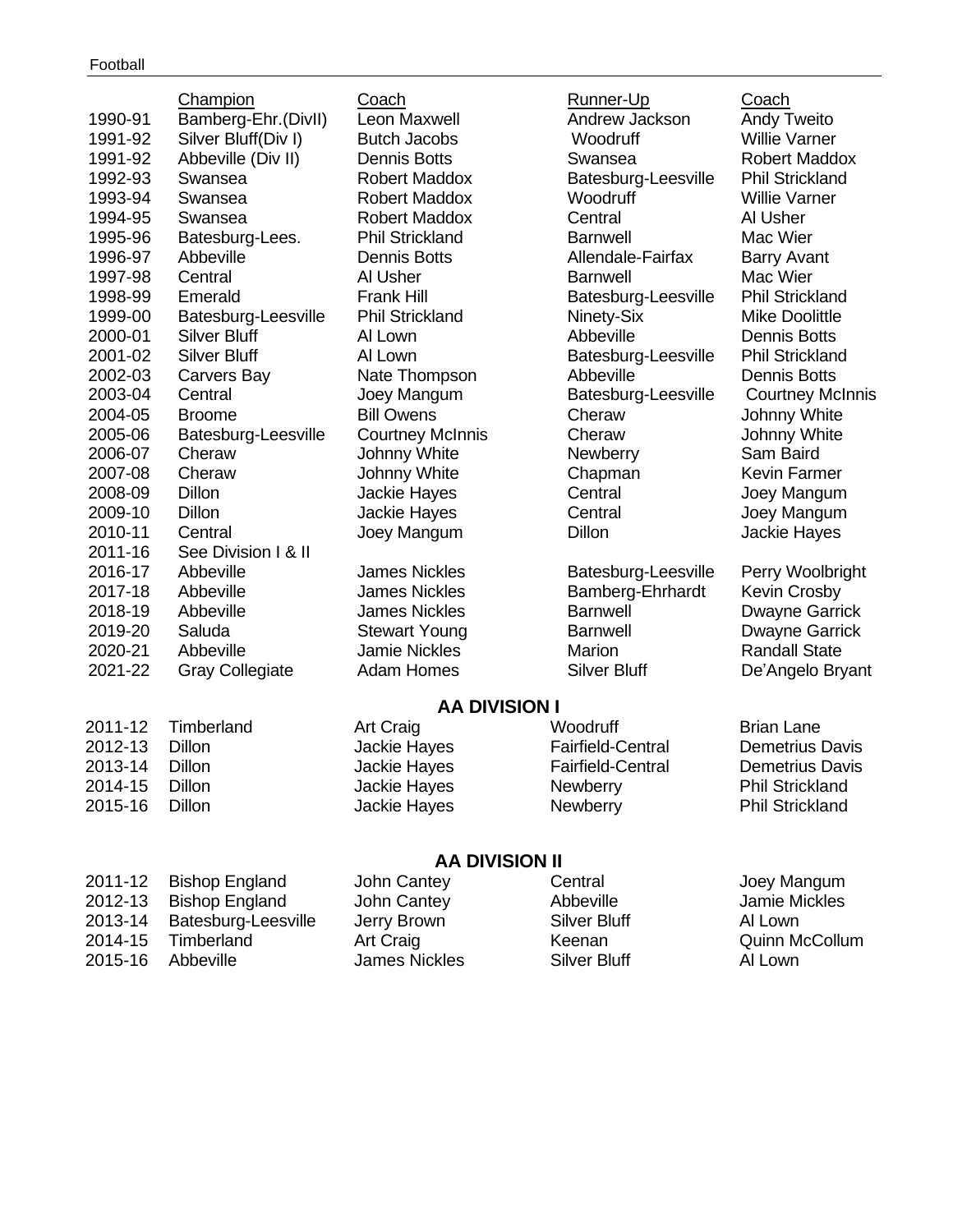| Football |  |
|----------|--|
|----------|--|

#### **AAA**

| <b>Charlie Stuart</b><br>1957-58<br><b>Dreher</b><br>Greenwood<br>1958-59<br>Anderson<br>1959-60<br><b>Dreher</b><br><b>Charlie Stuart</b><br>Greenwood<br>1960-61<br>Gaffney<br><b>Bob Prevatte</b><br>Greenwood<br>Gaffney<br>1961-62<br>Greenwood<br>J. W. Babb<br>J. A. Moore<br>1962-63<br>Greenville<br>Greenwood<br>1963-64<br>Gaffney<br><b>Bob Prevatte</b><br>Greenwood<br>1964-65<br>Gaffney<br><b>Bob Prevatte</b><br>Eau Claire<br>Gaffney<br>1965-66<br><b>Bob Prevatte</b><br>Greenwood<br>1966-67<br><b>Brookland-Cayce</b><br><b>Rock Hill</b><br><b>Bettis Herlong</b><br>1967-68<br>Eau Claire<br><b>Steve Robertson</b><br><b>Rock Hill</b><br>Rupert E. Drews<br>1968-69<br>James Island<br>Woodruff<br>1969-70<br>Summerville<br>John McKissick<br>Easley<br><b>William Roberts</b><br>1969-70<br>Westside<br><b>Butler</b><br>1970-71<br>Palmetto<br>Charlie D. Martin<br>Southside (F)<br>1971-72<br>Abbeville<br><b>Preston Cox</b><br>Pageland<br>Keith Richardson<br>Hanahan<br>1972-73<br>Clinton<br>1973-74<br>Fort Johnson<br><b>Wayne Sweeney</b><br>Clinton<br>James Island<br>Clinton<br>1974-75<br><b>Reed Charpia</b><br>1975-76<br>Keith Richardson<br>Clinton<br>Myrtle Beach<br><b>Dalton Rivers</b><br>1976-77<br><b>Bishop England</b><br><b>Byrnes</b><br>James Island<br>1977-78<br>Clinton<br>Keith Richardson<br>Clinton<br>Keith Richardson<br>1978-79<br>James Island<br><b>Strom Thurmond</b><br>1979-80<br>Cheraw<br><b>Burney Bourne</b><br><b>Strom Thurmond</b><br>1980-81<br>Myrtle Beach<br>Doug Shaw | J. W. Babb<br>J. W. Babb |
|------------------------------------------------------------------------------------------------------------------------------------------------------------------------------------------------------------------------------------------------------------------------------------------------------------------------------------------------------------------------------------------------------------------------------------------------------------------------------------------------------------------------------------------------------------------------------------------------------------------------------------------------------------------------------------------------------------------------------------------------------------------------------------------------------------------------------------------------------------------------------------------------------------------------------------------------------------------------------------------------------------------------------------------------------------------------------------------------------------------------------------------------------------------------------------------------------------------------------------------------------------------------------------------------------------------------------------------------------------------------------------------------------------------------------------------------------------------------------------------------------------------------------------------------------------|--------------------------|
|                                                                                                                                                                                                                                                                                                                                                                                                                                                                                                                                                                                                                                                                                                                                                                                                                                                                                                                                                                                                                                                                                                                                                                                                                                                                                                                                                                                                                                                                                                                                                            |                          |
|                                                                                                                                                                                                                                                                                                                                                                                                                                                                                                                                                                                                                                                                                                                                                                                                                                                                                                                                                                                                                                                                                                                                                                                                                                                                                                                                                                                                                                                                                                                                                            |                          |
|                                                                                                                                                                                                                                                                                                                                                                                                                                                                                                                                                                                                                                                                                                                                                                                                                                                                                                                                                                                                                                                                                                                                                                                                                                                                                                                                                                                                                                                                                                                                                            |                          |
|                                                                                                                                                                                                                                                                                                                                                                                                                                                                                                                                                                                                                                                                                                                                                                                                                                                                                                                                                                                                                                                                                                                                                                                                                                                                                                                                                                                                                                                                                                                                                            | J. W. Babb               |
|                                                                                                                                                                                                                                                                                                                                                                                                                                                                                                                                                                                                                                                                                                                                                                                                                                                                                                                                                                                                                                                                                                                                                                                                                                                                                                                                                                                                                                                                                                                                                            | <b>Bob Prevat</b>        |
|                                                                                                                                                                                                                                                                                                                                                                                                                                                                                                                                                                                                                                                                                                                                                                                                                                                                                                                                                                                                                                                                                                                                                                                                                                                                                                                                                                                                                                                                                                                                                            | J. W. Babb               |
|                                                                                                                                                                                                                                                                                                                                                                                                                                                                                                                                                                                                                                                                                                                                                                                                                                                                                                                                                                                                                                                                                                                                                                                                                                                                                                                                                                                                                                                                                                                                                            | J. W. Babb               |
|                                                                                                                                                                                                                                                                                                                                                                                                                                                                                                                                                                                                                                                                                                                                                                                                                                                                                                                                                                                                                                                                                                                                                                                                                                                                                                                                                                                                                                                                                                                                                            | Art Baker                |
|                                                                                                                                                                                                                                                                                                                                                                                                                                                                                                                                                                                                                                                                                                                                                                                                                                                                                                                                                                                                                                                                                                                                                                                                                                                                                                                                                                                                                                                                                                                                                            | J. W. Babb               |
|                                                                                                                                                                                                                                                                                                                                                                                                                                                                                                                                                                                                                                                                                                                                                                                                                                                                                                                                                                                                                                                                                                                                                                                                                                                                                                                                                                                                                                                                                                                                                            | Tommy Oa                 |
|                                                                                                                                                                                                                                                                                                                                                                                                                                                                                                                                                                                                                                                                                                                                                                                                                                                                                                                                                                                                                                                                                                                                                                                                                                                                                                                                                                                                                                                                                                                                                            | Tommy Oa                 |
|                                                                                                                                                                                                                                                                                                                                                                                                                                                                                                                                                                                                                                                                                                                                                                                                                                                                                                                                                                                                                                                                                                                                                                                                                                                                                                                                                                                                                                                                                                                                                            | W. L. Varne              |
|                                                                                                                                                                                                                                                                                                                                                                                                                                                                                                                                                                                                                                                                                                                                                                                                                                                                                                                                                                                                                                                                                                                                                                                                                                                                                                                                                                                                                                                                                                                                                            | Larry Bagw               |
|                                                                                                                                                                                                                                                                                                                                                                                                                                                                                                                                                                                                                                                                                                                                                                                                                                                                                                                                                                                                                                                                                                                                                                                                                                                                                                                                                                                                                                                                                                                                                            |                          |
|                                                                                                                                                                                                                                                                                                                                                                                                                                                                                                                                                                                                                                                                                                                                                                                                                                                                                                                                                                                                                                                                                                                                                                                                                                                                                                                                                                                                                                                                                                                                                            | R. E. Wilso              |
|                                                                                                                                                                                                                                                                                                                                                                                                                                                                                                                                                                                                                                                                                                                                                                                                                                                                                                                                                                                                                                                                                                                                                                                                                                                                                                                                                                                                                                                                                                                                                            | W. E. Few                |
|                                                                                                                                                                                                                                                                                                                                                                                                                                                                                                                                                                                                                                                                                                                                                                                                                                                                                                                                                                                                                                                                                                                                                                                                                                                                                                                                                                                                                                                                                                                                                            | <b>Billy Seigle</b>      |
|                                                                                                                                                                                                                                                                                                                                                                                                                                                                                                                                                                                                                                                                                                                                                                                                                                                                                                                                                                                                                                                                                                                                                                                                                                                                                                                                                                                                                                                                                                                                                            | Keith Richa              |
|                                                                                                                                                                                                                                                                                                                                                                                                                                                                                                                                                                                                                                                                                                                                                                                                                                                                                                                                                                                                                                                                                                                                                                                                                                                                                                                                                                                                                                                                                                                                                            | <b>Keith Richa</b>       |
|                                                                                                                                                                                                                                                                                                                                                                                                                                                                                                                                                                                                                                                                                                                                                                                                                                                                                                                                                                                                                                                                                                                                                                                                                                                                                                                                                                                                                                                                                                                                                            | Doug Shav                |
|                                                                                                                                                                                                                                                                                                                                                                                                                                                                                                                                                                                                                                                                                                                                                                                                                                                                                                                                                                                                                                                                                                                                                                                                                                                                                                                                                                                                                                                                                                                                                            | John Cante               |
|                                                                                                                                                                                                                                                                                                                                                                                                                                                                                                                                                                                                                                                                                                                                                                                                                                                                                                                                                                                                                                                                                                                                                                                                                                                                                                                                                                                                                                                                                                                                                            | Pascal Cro               |
|                                                                                                                                                                                                                                                                                                                                                                                                                                                                                                                                                                                                                                                                                                                                                                                                                                                                                                                                                                                                                                                                                                                                                                                                                                                                                                                                                                                                                                                                                                                                                            |                          |
|                                                                                                                                                                                                                                                                                                                                                                                                                                                                                                                                                                                                                                                                                                                                                                                                                                                                                                                                                                                                                                                                                                                                                                                                                                                                                                                                                                                                                                                                                                                                                            | Pascal Cro               |
|                                                                                                                                                                                                                                                                                                                                                                                                                                                                                                                                                                                                                                                                                                                                                                                                                                                                                                                                                                                                                                                                                                                                                                                                                                                                                                                                                                                                                                                                                                                                                            | <b>Keith McAl</b>        |
|                                                                                                                                                                                                                                                                                                                                                                                                                                                                                                                                                                                                                                                                                                                                                                                                                                                                                                                                                                                                                                                                                                                                                                                                                                                                                                                                                                                                                                                                                                                                                            | <b>Keith McAl</b>        |
| 1981-82<br>Doug Shaw<br>Myrtle Beach<br><b>Broome</b>                                                                                                                                                                                                                                                                                                                                                                                                                                                                                                                                                                                                                                                                                                                                                                                                                                                                                                                                                                                                                                                                                                                                                                                                                                                                                                                                                                                                                                                                                                      | Dalton Rive              |
| 1982-83<br><b>Byrnes</b><br>Bo Corne<br>Myrtle Beach                                                                                                                                                                                                                                                                                                                                                                                                                                                                                                                                                                                                                                                                                                                                                                                                                                                                                                                                                                                                                                                                                                                                                                                                                                                                                                                                                                                                                                                                                                       | Doug Shav                |
| Doug Shaw<br>1983-84<br>Myrtle Beach<br>Clinton                                                                                                                                                                                                                                                                                                                                                                                                                                                                                                                                                                                                                                                                                                                                                                                                                                                                                                                                                                                                                                                                                                                                                                                                                                                                                                                                                                                                                                                                                                            | <b>Keith Richa</b>       |
| J. L. Mann<br>1984-85<br>Myrtle Beach<br>Doug Shaw                                                                                                                                                                                                                                                                                                                                                                                                                                                                                                                                                                                                                                                                                                                                                                                                                                                                                                                                                                                                                                                                                                                                                                                                                                                                                                                                                                                                                                                                                                         | <b>Bill Utsey</b>        |
| Keith Richardson<br>1985-86<br>Clinton<br>Middleton                                                                                                                                                                                                                                                                                                                                                                                                                                                                                                                                                                                                                                                                                                                                                                                                                                                                                                                                                                                                                                                                                                                                                                                                                                                                                                                                                                                                                                                                                                        | Jim Werde                |
| <b>Bill Pate</b><br><b>Strom Thurmond</b><br>1986-87<br>York                                                                                                                                                                                                                                                                                                                                                                                                                                                                                                                                                                                                                                                                                                                                                                                                                                                                                                                                                                                                                                                                                                                                                                                                                                                                                                                                                                                                                                                                                               | <b>Keith McAl</b>        |
| Clinton<br>Keith Richardson<br>1987-88<br>Marion                                                                                                                                                                                                                                                                                                                                                                                                                                                                                                                                                                                                                                                                                                                                                                                                                                                                                                                                                                                                                                                                                                                                                                                                                                                                                                                                                                                                                                                                                                           | <b>Bob Rankir</b>        |
| <b>Charlie Combs</b><br>1988-89<br>Manning<br>Daniel                                                                                                                                                                                                                                                                                                                                                                                                                                                                                                                                                                                                                                                                                                                                                                                                                                                                                                                                                                                                                                                                                                                                                                                                                                                                                                                                                                                                                                                                                                       | <b>Dick Single</b>       |
| <b>Stuart Holcombe</b><br>Aiken<br>1989-90<br>Greer                                                                                                                                                                                                                                                                                                                                                                                                                                                                                                                                                                                                                                                                                                                                                                                                                                                                                                                                                                                                                                                                                                                                                                                                                                                                                                                                                                                                                                                                                                        | Dusty Triple             |
| 1990-91<br>Camden<br><b>Billy Ammons</b><br><b>Hilton Head</b>                                                                                                                                                                                                                                                                                                                                                                                                                                                                                                                                                                                                                                                                                                                                                                                                                                                                                                                                                                                                                                                                                                                                                                                                                                                                                                                                                                                                                                                                                             | Dan Utley                |
| <b>Allen Sitterle</b><br>Stall<br>1991-92<br>Daniel                                                                                                                                                                                                                                                                                                                                                                                                                                                                                                                                                                                                                                                                                                                                                                                                                                                                                                                                                                                                                                                                                                                                                                                                                                                                                                                                                                                                                                                                                                        | <b>Jerry Stoot</b>       |
| <b>Allen Sitterle</b><br>Cheraw<br>1992-93<br>Daniel                                                                                                                                                                                                                                                                                                                                                                                                                                                                                                                                                                                                                                                                                                                                                                                                                                                                                                                                                                                                                                                                                                                                                                                                                                                                                                                                                                                                                                                                                                       | <b>Burney Bor</b>        |
| Clinton<br>1993-94<br>Cheraw<br><b>Burney Bourne</b>                                                                                                                                                                                                                                                                                                                                                                                                                                                                                                                                                                                                                                                                                                                                                                                                                                                                                                                                                                                                                                                                                                                                                                                                                                                                                                                                                                                                                                                                                                       | Andy B. Yo               |
| <b>Stuart Holcombe</b><br>1994-95<br>Manning<br>Greer                                                                                                                                                                                                                                                                                                                                                                                                                                                                                                                                                                                                                                                                                                                                                                                                                                                                                                                                                                                                                                                                                                                                                                                                                                                                                                                                                                                                                                                                                                      | Andrew He                |
| <b>Allen Sitterle</b><br>Daniel<br><b>Strom Thurmond</b><br>1995-96                                                                                                                                                                                                                                                                                                                                                                                                                                                                                                                                                                                                                                                                                                                                                                                                                                                                                                                                                                                                                                                                                                                                                                                                                                                                                                                                                                                                                                                                                        | <b>Brian Smith</b>       |
| 1996-97<br><b>Fairfield-Central</b><br><b>Buddy Pough</b><br>Seneca                                                                                                                                                                                                                                                                                                                                                                                                                                                                                                                                                                                                                                                                                                                                                                                                                                                                                                                                                                                                                                                                                                                                                                                                                                                                                                                                                                                                                                                                                        | Tom Bass                 |
| <b>Fairfield-Central</b><br>1997-98<br><b>Tony Felder</b><br>Daniel                                                                                                                                                                                                                                                                                                                                                                                                                                                                                                                                                                                                                                                                                                                                                                                                                                                                                                                                                                                                                                                                                                                                                                                                                                                                                                                                                                                                                                                                                        | <b>Allen Sitter</b>      |
| <b>Allen Sitterle</b><br>1998-99<br>Daniel<br>Manning                                                                                                                                                                                                                                                                                                                                                                                                                                                                                                                                                                                                                                                                                                                                                                                                                                                                                                                                                                                                                                                                                                                                                                                                                                                                                                                                                                                                                                                                                                      | <b>Barry Avan</b>        |
| 1999-00<br>Union<br>Mike Anthony<br>Dillon                                                                                                                                                                                                                                                                                                                                                                                                                                                                                                                                                                                                                                                                                                                                                                                                                                                                                                                                                                                                                                                                                                                                                                                                                                                                                                                                                                                                                                                                                                                 | Jackie Hay               |
| 2000-01<br>Union<br>Mike Anthony<br>Manning                                                                                                                                                                                                                                                                                                                                                                                                                                                                                                                                                                                                                                                                                                                                                                                                                                                                                                                                                                                                                                                                                                                                                                                                                                                                                                                                                                                                                                                                                                                | <b>Barry Avan</b>        |
| 2001-02<br><b>Jimmy Neal</b><br>Union<br>Camden                                                                                                                                                                                                                                                                                                                                                                                                                                                                                                                                                                                                                                                                                                                                                                                                                                                                                                                                                                                                                                                                                                                                                                                                                                                                                                                                                                                                                                                                                                            | Mike Antho               |
| 2002-03<br>Union<br>Mike Anthony<br>Camden                                                                                                                                                                                                                                                                                                                                                                                                                                                                                                                                                                                                                                                                                                                                                                                                                                                                                                                                                                                                                                                                                                                                                                                                                                                                                                                                                                                                                                                                                                                 | Jimmy Nea                |
| <b>West Florence</b><br>2003-04<br>Greer<br><b>Travis Perry</b>                                                                                                                                                                                                                                                                                                                                                                                                                                                                                                                                                                                                                                                                                                                                                                                                                                                                                                                                                                                                                                                                                                                                                                                                                                                                                                                                                                                                                                                                                            | <b>Jeff Calabr</b>       |
| Belton-Honea Path<br>Dillon<br>2004-05<br>Wayne Green                                                                                                                                                                                                                                                                                                                                                                                                                                                                                                                                                                                                                                                                                                                                                                                                                                                                                                                                                                                                                                                                                                                                                                                                                                                                                                                                                                                                                                                                                                      | Jackie Hay               |
| <b>Strom Thurmond</b><br>Clinton<br>2005-06<br>Lee Sawyer                                                                                                                                                                                                                                                                                                                                                                                                                                                                                                                                                                                                                                                                                                                                                                                                                                                                                                                                                                                                                                                                                                                                                                                                                                                                                                                                                                                                                                                                                                  | Andy Youn                |
| Blythewood<br><b>Jeff Scott</b><br>Timberland<br>2006-07                                                                                                                                                                                                                                                                                                                                                                                                                                                                                                                                                                                                                                                                                                                                                                                                                                                                                                                                                                                                                                                                                                                                                                                                                                                                                                                                                                                                                                                                                                   | Art Craig                |
| 2007-08<br>Wilson<br>Chester<br>Victor Floyo<br>Darryl Page                                                                                                                                                                                                                                                                                                                                                                                                                                                                                                                                                                                                                                                                                                                                                                                                                                                                                                                                                                                                                                                                                                                                                                                                                                                                                                                                                                                                                                                                                                |                          |

Champion Coach Runner-Up Coach 1959-60 Dreher Charlie Stuart Greenwood J. W. Babb Prevatte Greenwood J. W. Babb V. Babb Gaffney Bob Prevatte 1963 Greenwood J. W. Babb J. Moore Prevatte Greenwood J. W. Babb Prevatte Greenwood J. W. Babb is Herlong **Rock Hill** Tommy Oates ve Robertson **Rock Hill** Tommy Oates ert E. Drews Woodruff W. L. Varner n McKissick **Easley** Larry Bagwell **1969** Manual Manual School William Roberts Butler rlie D. Martin **Southside (F)** R. E. Wilson n Richardson **Hanahan** Billy Seigler ne Sweeney **1973-1974** Clinton Keith Richardson d Charpia **1974-75 Clinton** Clinton Keith Richardson n Richardson **Myrtle Beach** Doug Shaw on Rivers **1976-1976-1976** Bishop England John Cantey h Richardson James Island Pascal Crosby 1 Richardson **James Island** Pascal Crosby 1979-1979-80 Cheraw Burney Bourne Strom Thurmond Keith McAlister q Shaw **1980-81 Strom Thurmond** Keith McAlister a Shaw **Broome** Broome Dalton Rivers 20The **1982-83 Byrnes Bo Corne Shaw** Doug Shaw q Shaw **Clinton** Clinton Keith Richardson n Richardson Middleton Jim Werden Pate **1986-87 Strom Thurmond** Keith McAlister n Richardson Marion Bob Rankin rlie Combs Daniel Daniel Dick Singleton Int Holcombe **Aiken Dusty Triplett** 1991-91 Ammons Hilton Head Dan Utley 1991-92 Stall Sitterle State Stall State Stoots Sitterle Cheraw Burney Bourne ey Bourne **Clinton** Clinton Andy B. Young t Holcombe **Manning** Andrew Heddy Sitterle **1995** Strom Thurmond Brian Smith 1997-98 Fairfield-Central Tony Felder Daniel Allen Sitterle Sitterle Manning Barry Avant Anthony **Dillon** Dillon Jackie Hayes Anthony Manning Barry Avant y Neal **2001-02 Communist Union** Mike Anthony Anthony Camden Jimmy Neal 2003-04 S Perry Mest Florence Jeff Calabrese e Green aan Dillon Dillon Jackie Hayes 2005-06 Sawyer Clinton Clinton Andy Young d Page Chester Victor Floyd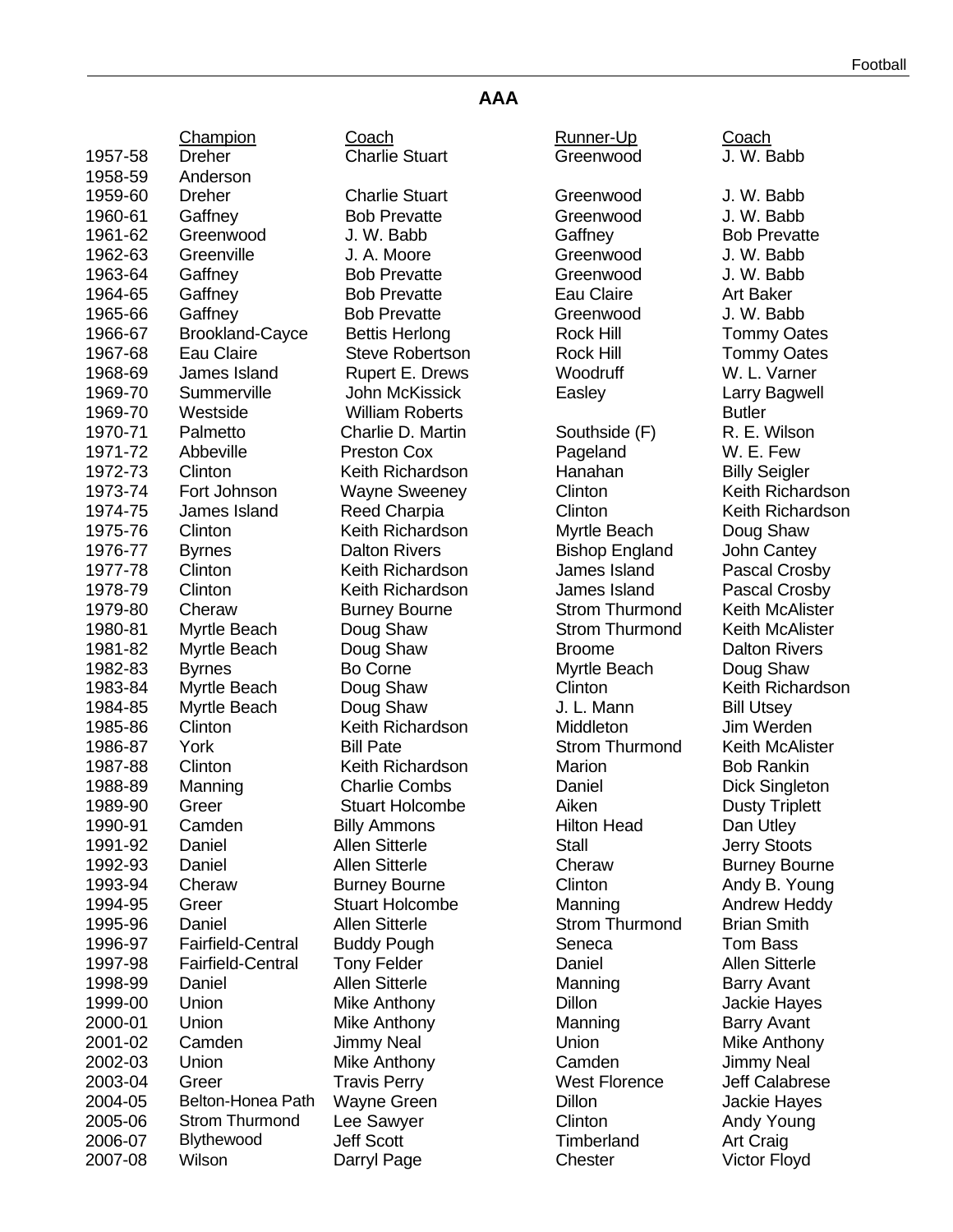| 2008-09<br>2009-10<br>2010-11<br>2011-12<br>2012-13<br>2013-14<br>2014-15<br>2015-16<br>2016-17<br>2017-18<br>2018-19<br>2019-20<br>2020-21 | Champion<br>Myrtle Beach<br>Clinton<br>Myrtle Beach<br>South Pointe<br>Hartsville<br>Myrtle Beach<br>South Pointe<br>South Pointe<br>Chapman<br><b>Dillon</b><br>Chester<br>Chapman<br>Daniel | Coach<br>Scott Earley<br>Andy Young<br>Mickey Wilson<br><b>Strait Herron</b><br>Jeff Calabrese<br>Mickey Wilson<br><b>Strait Herron</b><br><b>Strait Herron</b><br><b>Mark Hodges</b><br>Jackie Hayes<br><b>Victor Floyd</b><br>Mark Hodse<br>Jeff Fruster | Runner-Up<br>Chester<br>Myrtle Beach<br>South Pointe<br><b>Bluffton</b><br><b>Union County</b><br>Daniel<br>Hartsville<br>Midland Valley<br>Dillon<br>Chapman<br>Dillon<br>Dillon<br>Camden | Coach<br><b>Maurice Flowers</b><br>Mickey Wilson<br><b>Bobby Carroll</b><br>Ken Cribb<br><b>Steve Taneyhill</b><br><b>Randy Robinson</b><br>Jeff Calabrese<br><b>Rick Knight</b><br>Jackie Hayes<br>Mark Hodges<br><b>Jackie Hayes</b><br>Jackie Hayes<br><b>Brian Rimpf</b> |
|---------------------------------------------------------------------------------------------------------------------------------------------|-----------------------------------------------------------------------------------------------------------------------------------------------------------------------------------------------|------------------------------------------------------------------------------------------------------------------------------------------------------------------------------------------------------------------------------------------------------------|---------------------------------------------------------------------------------------------------------------------------------------------------------------------------------------------|------------------------------------------------------------------------------------------------------------------------------------------------------------------------------------------------------------------------------------------------------------------------------|
| 2021-22                                                                                                                                     | Daniel                                                                                                                                                                                        | Jeff Fruster                                                                                                                                                                                                                                               | Camden                                                                                                                                                                                      | <b>Brian Rimpf</b>                                                                                                                                                                                                                                                           |
|                                                                                                                                             |                                                                                                                                                                                               |                                                                                                                                                                                                                                                            |                                                                                                                                                                                             |                                                                                                                                                                                                                                                                              |

**AAAA**

### Champion Coach Coach Runner-Up Coach 1968-69 Greenwood J. W. Babb **Hartsville** Carroll Wright 1969-70 Edmunds Steve Satterfield Gaffney Robert E. Prevatte 1969-70 Wilkinson Shelley Wright Barr Street 1970-71 Lower Richland Mooney Player **Eau Claire** Jimmy Satterfield 1971-72 Orangeburg-Wilk. Dick Sheridan Union Paul Love 1972-73 Easley Larry Bagwell Lower Richland Mooney Player 1973-74 Spring Valley Joe Turbeville Spartanburg W. A. Carr 1974-75 Spring Valley Joe Turbeville T. L. Hanna James C. Fraser 1975-76 Spring Valley Joe Turbeville Irmo Irmo Reed Charpia 1976-77 Greenwood J. W. Babb Summerville John McKissick 1977-78 Eastside John P. Carlisle Spring Valley Joe Turbeville 1978-79 Summerville John McKissick Irmo Joe Turbeville 1979-80 Summerville John McKissick Irmo Joe Turbeville 1980-81 Irmo Joe Turbeville Summerville John McKissick 1981-16 See Division I & II 2016-17 South Pointe Strait Herron Hartsville Jeff Calabrese 2017-18 South Pointe Strait Herron **Hartsville** Hartsville Jeff Calabrese 2018-19 Myrtle Beach Mickey Wilson Greer Will Young 2019-20 Wren Jeff Tate Myrtle Beach Mickey Wilson 2020-21 A.C. Flora **Dustin Curtis North Myrtle Beach** Matt Reel 2021-22 South Pointe Devonte' Holloman Beaufort Bryce Lybrand

### **AAAA DIVISION I**

| 1981-82 | <b>Berkeley</b>      | Gerald Moody   | Gaffney     | A. L. Curtis        |
|---------|----------------------|----------------|-------------|---------------------|
| 1982-83 | Summerville          | John McKissick | Spartanburg | <b>Fred Kyzer</b>   |
| 1983-84 | Summerville          | John McKissick | Gaffney     | A. L. Curtis        |
| 1984-85 | Summerville          | John McKissick | Spartanburg | <b>Allen Sitter</b> |
| 1985-86 | Gaffney              | A. L. Curtis   | Sumter      | <b>Tom Lewis</b>    |
| 1986-87 | Summerville          | John McKissick | Gaffney     | A. L. Curtis        |
| 1987-88 | Sumter               | Tom Lewis      | Spartanburg | <b>Allen Sitter</b> |
| 1988-89 | <b>Spring Valley</b> | Jerry Brown    | Gaffney     | A. L. Curtis        |
| 1989-90 | Northwestern         | Jimmy Wallace  | Lancaster   | Johnny Ro           |
| 1990-91 | Sumter               | Tom Lewis      | Rock Hill   | Jim Ringer          |
| 1991-92 | Spartanburg          | Doc Davis      | Sumter      | <b>Tom Lewis</b>    |
| 1992-93 | Gaffney              | Joe Montgomery | Sumter      | <b>Tom Lewis</b>    |

John McKissick Spartanburg Fred Kyzer 1983-84 Summerville John McKissick Gaffney A. L. Curtis John McKissick Spartanburg Allen Sitterle 1986-87 Summerville John McKissick Gaffney A. L. Curtis Tom Lewis **1987-88 Spartanburg** Allen Sitterle 1988-9 Jerry Brown Gaffney Gaffney A. L. Curtis Jimmy Wallace **Lancaster** Lancaster Johnny Roscoe **1992** Joe Montgomery **Sumter** Tom Lewis

1981-92 Gaffney Gaffney A. L. Curtis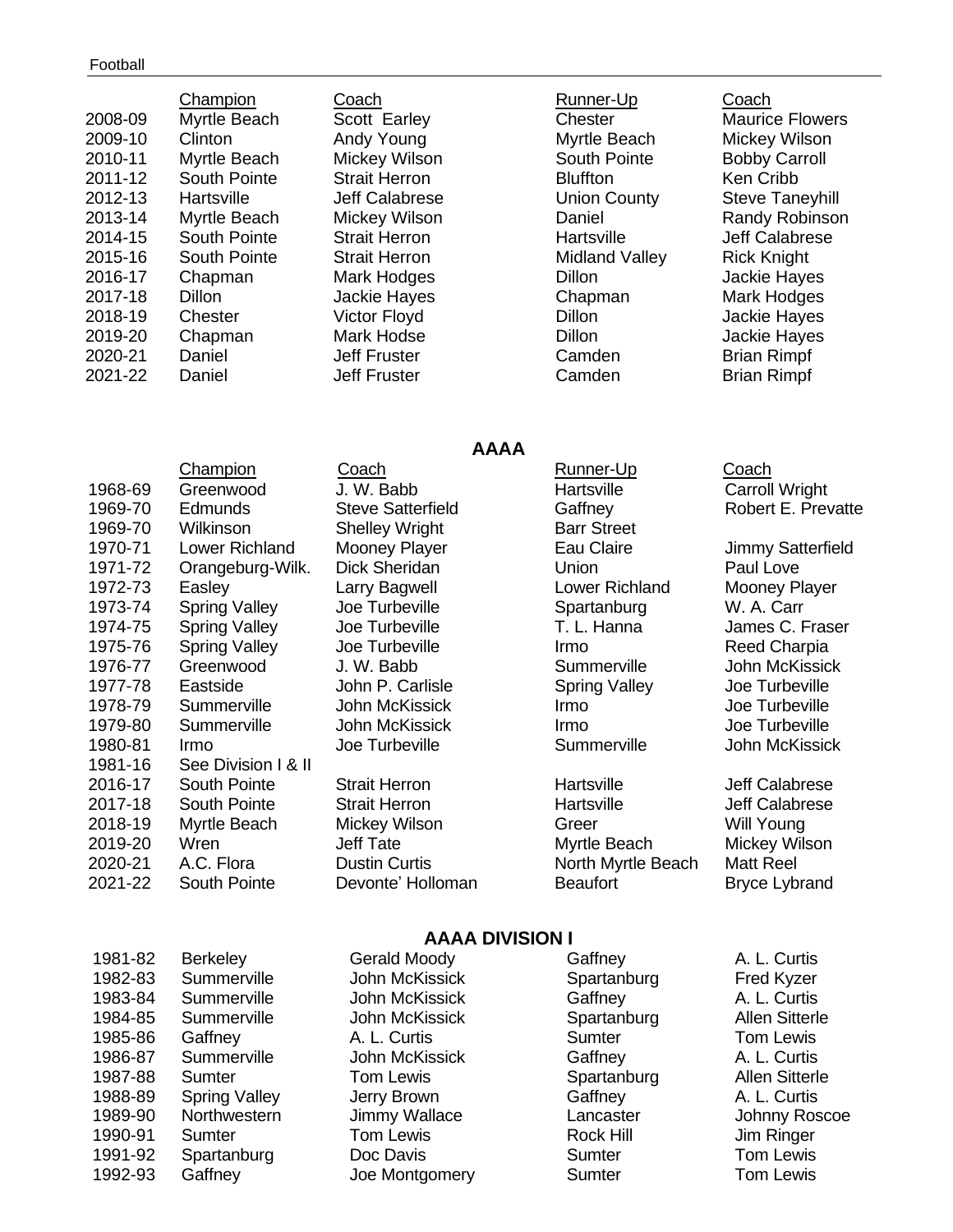|         | Champion               | Coach                           | Runner-Up                 | Coach                  |
|---------|------------------------|---------------------------------|---------------------------|------------------------|
| 1993-94 | Northwestern           | <b>Jimmy Wallace</b>            | Gaffney                   | Joe Montgomery         |
| 1994-95 | Spartanburg            | Doc Davis                       | Dorman                    | Dave Gutshall          |
| 1995-96 | Spartanburg            | Doc Davis                       | <b>Sumter</b>             | <b>Tom Lewis</b>       |
| 1996-97 | Spartanburg            | Doc Davis                       | <b>Rock Hill</b>          | Jim Ringer             |
| 1997-98 | Gaffney                | Joe Montgomery                  | Northwestern              | Jimmy Wallace          |
| 1998-99 | Summerville            | John McKissick                  | Gaffney                   | Joe Montgomery         |
| 1999-00 | Stratford              | <b>Ray Stackley</b>             | Dorman                    | Dave Gutshall          |
| 2000-01 | Dorman                 | Dave Gutshall                   | Lexington                 | <b>Jim Satterfield</b> |
| 2001-02 | Spartanburg            | Doc Davis                       | Northwestern              | Jimmy Wallace          |
| 2002-03 | <b>Rock Hill</b>       | Jim Ringer                      | Irmo                      | Bob Hanna              |
| 2003-04 | Gaffney                | <b>Phil Strickland</b>          | <b>Sumter</b>             | <b>Paul Sorrells</b>   |
| 2004-05 | Rock Hill              | Jim Ringer                      | <b>Stratford</b>          | <b>Ray Stackley</b>    |
|         |                        | <b>Phil Strickland</b>          | Summerville               | <b>John McKissick</b>  |
| 2005-06 | Gaffney                | <b>Phil Strickland</b>          |                           | <b>Bob Hanna</b>       |
| 2006-07 | Gaffney                |                                 | Irmo                      |                        |
| 2007-08 | <b>Byrnes</b>          | <b>Chris Miller</b>             | Summerville               | <b>John McKissick</b>  |
| 2008-09 | <b>Byrnes</b>          | <b>Chris Miller</b>             | Sumter                    | <b>Paul Sorrells</b>   |
| 2009-10 | Dorman                 | Dave Gutshall                   | <b>Byrnes</b>             | <b>Chris Miller</b>    |
| 2010-11 | <b>Byrnes</b>          | <b>Chris Miller</b>             | Dorman                    | Dave Gutshall          |
| 2011-12 | <b>Byrnes</b>          | <b>Chris Miller</b>             | Gaffney                   | Dan Jones              |
| 2012-13 | Gaffney                | Dan Jones                       | <b>Dutch Fork</b>         | <b>Tom Knotts</b>      |
| 2013-14 | <b>Dutch Fork</b>      | <b>Tom Knotts</b>               | Sumter                    | Reggie Kennedy         |
| 2014-15 | <b>Hillcrest</b>       | <b>Greg Porter</b>              | Dutch Fork                | <b>Tom Knotts</b>      |
| 2015-16 | <b>Fort Dorchester</b> | <b>Steve LaPrad</b>             | Dorman                    | Dave Gutshall          |
|         |                        | <b>AAAA DIVISION II</b>         |                           |                        |
| 1981-82 | Hartsville             | <b>Johnny Roscoe</b>            | Airport                   | Les Evans              |
| 1982-83 | Middleton              | Jim Werden                      | Northwestern              | Bobby Ivey             |
| 1983-84 | Laurens                | <b>Buddy Jennings</b>           | Walterboro                | <b>Gyles Hall</b>      |
| 1984-85 | Laurens                | <b>Buddy Jennings</b>           | Hartsville                | Lewis Lineberger       |
|         |                        |                                 |                           | <b>Bo Corne</b>        |
| 1985-86 | Hillcrest (D)          | <b>Tom McIntyre</b><br>Bo Corne | <b>Byrnes</b>             |                        |
| 1986-87 | <b>Byrnes</b>          |                                 | <b>Berkeley</b>           | <b>Gerald Moody</b>    |
| 1987-88 | Hartsville             | Lewis Lineberger                | Westside                  | <b>Ted Luckadoo</b>    |
| 1988-89 | Hartsville             | Lewis Lineberger                | North Augusta             | <b>Bill Utsey</b>      |
| 1989-90 | North Augusta          | <b>Bill Utsey</b>               | Lower Richland            | <b>Bill Kimrey</b>     |
| 1990-91 | Union                  | Shell Dula                      | Lancaster                 | Johnny Roscoe          |
| 1991-92 | Laurens                | <b>Bobby Ivey</b>               | Lower Richland            | <b>Bill Kimrey</b>     |
| 1992-93 | Aiken                  | Doug Painter                    | Hartsville                | Lewis Lineberger       |
| 1993-94 | <b>Richland N'east</b> | Joe Wingard                     | Hartsville                | Lewis Lineberger       |
| 1994-95 | <b>Berkeley</b>        | Jerry Brown                     | Dillon                    | Jackie Hayes           |
| 1995-96 | Union                  | <b>Shell Dula</b>               | Walterboro                | <b>Leroy Riley</b>     |
| 1996-97 | <b>Berkeley</b>        | Jerry Brown                     | Darlington                | <b>Gerald Harrison</b> |
| 1997-98 | Walterboro             | <b>Leroy Riley</b>              | Hartsville                | Lewis Lineberger       |
| 1998-99 | <b>Marlboro County</b> | Dean Boyd                       | <b>Ridge View</b>         | <b>Kirk Burnett</b>    |
| 1999-00 | Greenwood              | <b>Shell Dula</b>               | Aiken                     | Carey Johnson          |
| 2000-01 | Greenwood              | <b>Shell Dula</b>               | Aiken                     | Carey Johnson          |
| 2001-02 | <b>Marlboro County</b> | Dean Boyd                       | Conway                    | Chuck Jordan           |
| 2002-03 | <b>Byrnes</b>          | <b>Bobby Bentley</b>            | Conway                    | Chuck Jordan           |
| 2003-04 | <b>Byrnes</b>          | <b>Bobby Bentley</b>            | Conway                    | Chuck Jordan           |
| 2004-05 | <b>Byrnes</b>          | <b>Bobby Bentley</b>            | Irmo                      | <b>Bob Hanna</b>       |
| 2005-06 | <b>Byrnes</b>          | <b>Bobby Bentley</b>            | <b>Richland Northeast</b> | Jay Frye               |
| 2006-07 | Greenwood              | <b>Shell Dula</b>               | Conway                    | Chuck Jordan           |
| 2007-08 | Clover                 | <b>Jet Turner</b>               | <b>Beaufort</b>           | <b>Mark Clifford</b>   |

2008-09 South Pointe Bobby Carroll Morthwestern Jimmy Wallace 2009-10 Berkeley **Jerry Brown** Morthwestern Jimmy Wallace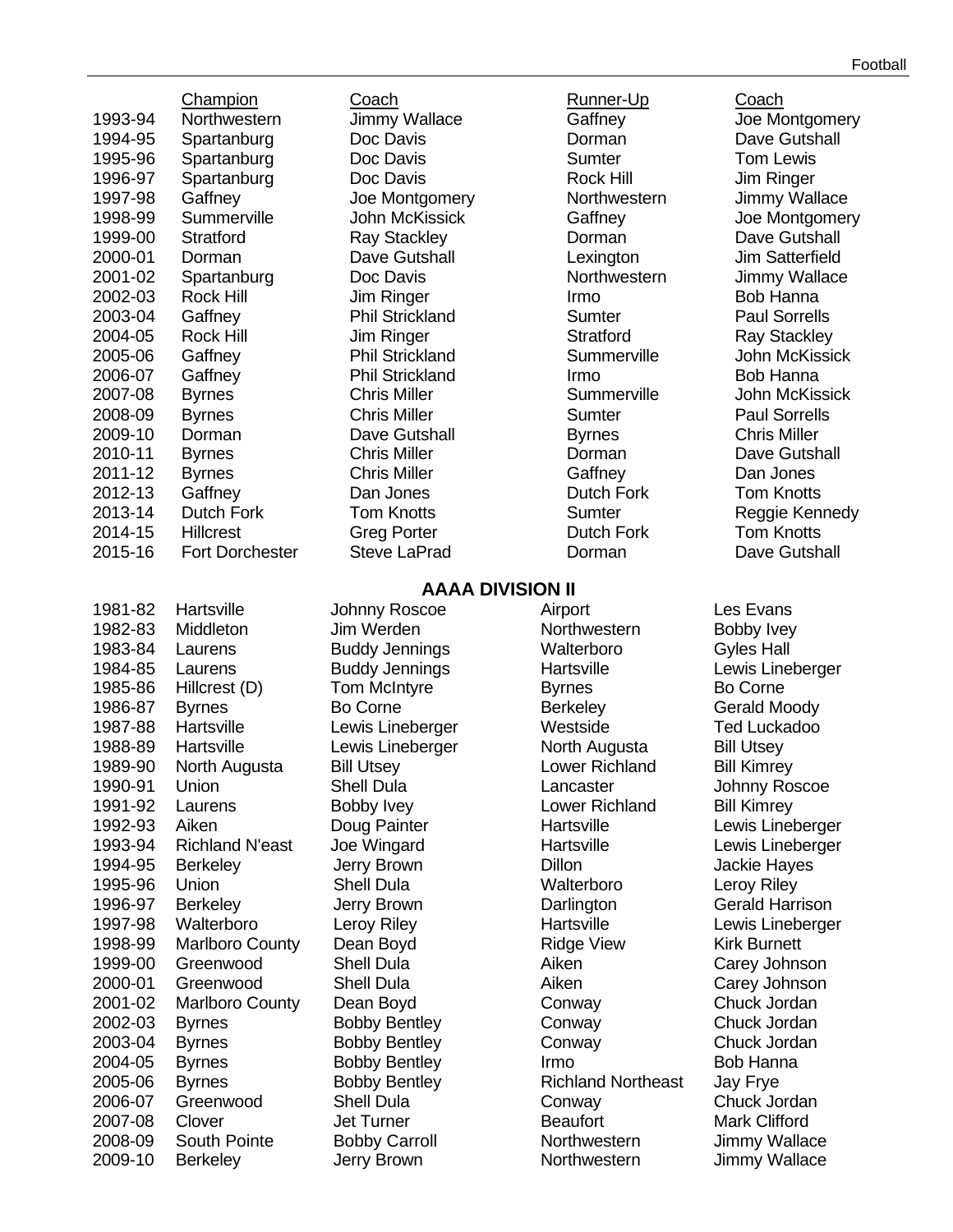| 2010-11<br>2011-12<br>2012-13<br>2013-14<br>2014-15<br>2015-16 | Northwestern<br>Goose Creek<br>Greenwood<br>Northwestern<br>Spartanburg<br>Northwestern | Jimmy Wallace<br><b>Check Reedy</b><br><b>Gene Cathcart</b><br>Kyle Richardson<br><b>Chris Miller</b><br>Kyle Richardson | Greenwood<br>Greenwood<br>Northwestern<br>Stratford<br>York<br>Lexington | <b>Gene Cathcart</b><br><b>Gene Cathcart</b><br>Kyle Richardson<br><b>Ray Stackley</b><br><b>Bobby Carroll</b><br>Josh Stepp |
|----------------------------------------------------------------|-----------------------------------------------------------------------------------------|--------------------------------------------------------------------------------------------------------------------------|--------------------------------------------------------------------------|------------------------------------------------------------------------------------------------------------------------------|
|                                                                |                                                                                         | <b>AAAAA</b>                                                                                                             |                                                                          |                                                                                                                              |
| 2016-17                                                        | <b>Dutch Fork</b>                                                                       | <b>Tom Knotts</b>                                                                                                        | <b>Boiling Springs</b>                                                   | <b>Rick Tate</b>                                                                                                             |
| 2017-18                                                        | Dutch Fork                                                                              | <b>Tom Knotts</b>                                                                                                        | Dorman                                                                   | Dave Gutshall                                                                                                                |
| 2018-19                                                        | Dutch Fork                                                                              | <b>Tom Knotts</b>                                                                                                        | T L Hanna                                                                | Jeff Heron                                                                                                                   |
| 2019-20                                                        | <b>Dutch Fork</b>                                                                       | <b>Tom Knotts</b>                                                                                                        | Dorman                                                                   | <b>David Gutshall</b>                                                                                                        |
| 2020-21                                                        | Dutch Fork                                                                              | <b>Tom Knotts</b>                                                                                                        | T L Hanna                                                                | Jason Tone                                                                                                                   |
| 2021-22                                                        | Gaffney                                                                                 | Dan JonesBryce                                                                                                           | Dutch Fork                                                               | <b>Tom Knotts</b>                                                                                                            |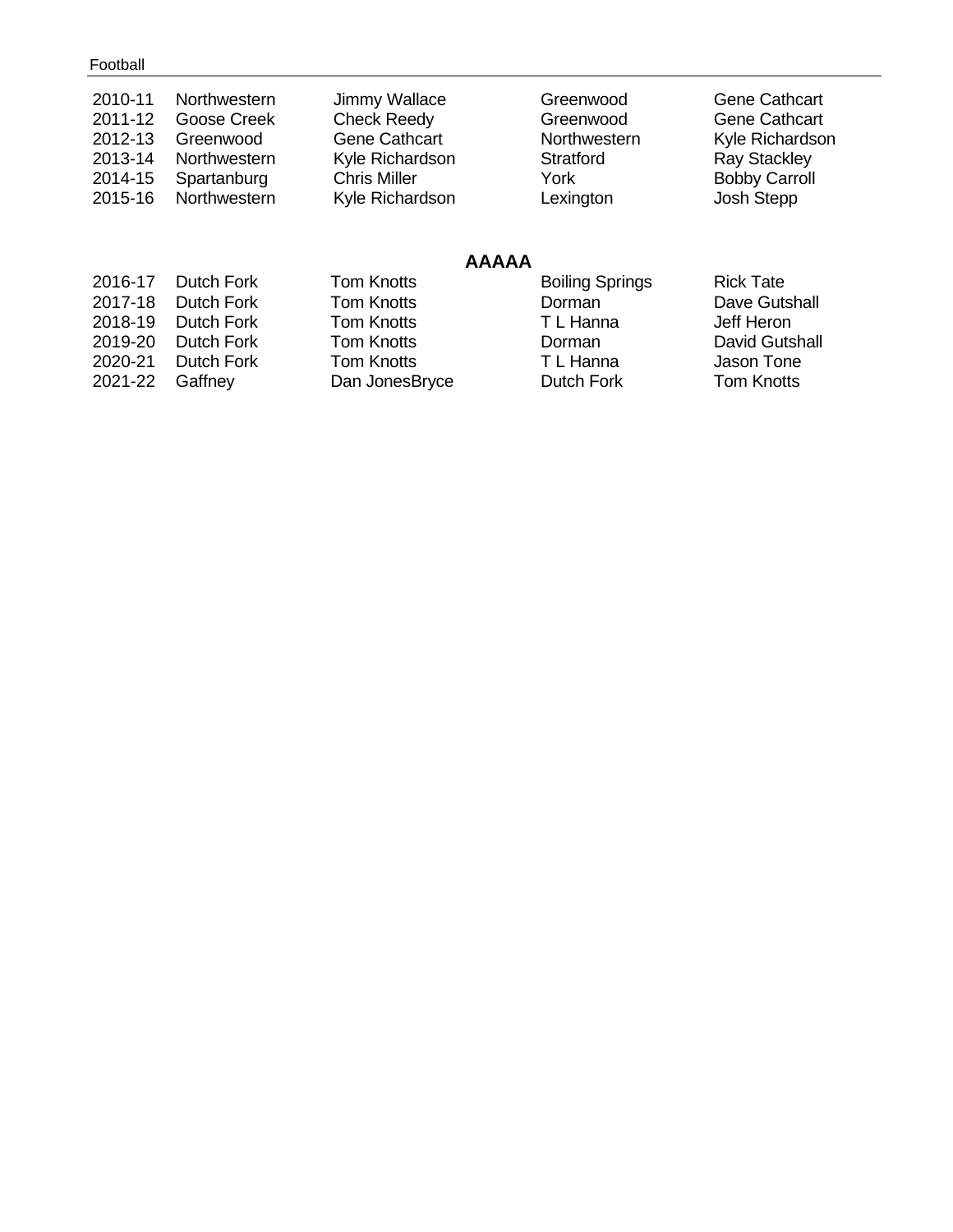# **SCHOOL RECORDS**

# **Most State Championships**

| 17. Gaffney  1927, 28, 29, 31, 34, 60, 63, 64, 65, 85, 92, 97, 03, 05, 06, 12, 21<br>12. Summerville  1948, 49, 55, 56, 69, 78, 79, 82, 83, 84, 86, 98 |
|--------------------------------------------------------------------------------------------------------------------------------------------------------|
| 11  Byrnes 1976, 82, 86, 02, 03, 04, 05, 07, 08, 10, 11                                                                                                |
| 10  Woodruff  1956, 57, 65, 75, 76, 77, 78, 80, 83, 84                                                                                                 |
| 11  Abbeville  1971, 81, 91, 96, 10, 11, 15, 16, 17, 18, 20                                                                                            |
| 9Lake View  1938, 61, 70, 71, 81, 89, 91, 97, 06                                                                                                       |
| 8Columbia 1924, 25, 26, 30, 33, 38, 39, 43                                                                                                             |
| 8. Greenwood  1947, 48, 61, 68, 76, 99, 00, 06                                                                                                         |
| 8. . Clinton 1939, 72, 75, 77, 78, 85, 87. 09                                                                                                          |
| 7  Batesburg-Leesville. 1927, 28, 79, 95, 99, 05, 13                                                                                                   |
| 7  Camden  1931, 36, 44, 57, 64, 90, 01                                                                                                                |
| 7  Spartanburg  1932, 91, 94, 95, 96, 01, 14                                                                                                           |
| 7  Myrtle Beach  1980, 81, 83, 84, 08, 10, 18                                                                                                          |
| 7. Chester  1929, 30, 32, 35, 36, 63, 18                                                                                                               |
| 6 Swansea 1960, 74, 75, 92, 93, 94                                                                                                                     |
| 6Dutch Fork  2013, 16, 17, 18, 19, 20,                                                                                                                 |

# **Consecutive State Championships**

| 5 Dutch Fork  2016, 17, 18, 19, 20 |  |
|------------------------------------|--|
| 4  Florence  1916, 17, 18, 19      |  |
| 4  Woodruff  1975, 76, 77, 78      |  |
| 4 Byrnes 2002, 03, 04, 05          |  |
| 4Christ Church 2011, 12, 13, 14    |  |
|                                    |  |
|                                    |  |
| 3 Charleston  1920, 21, 22         |  |
| 3 Columbia 1924, 25, 26            |  |
| 3 Gaffney  1927, 28, 29            |  |
| 3  Epworth  1937, 38, 39           |  |
| 3 Lexington  1948, 49, 50          |  |
| 3 Gaffney  1963, 64, 65            |  |
| 3  Spring Valley 1973, 74, 75      |  |
| 3  Summerville  1982, 83, 84       |  |
| 3  Swansea  1992, 93, 94           |  |
| 3  Spartanburg  1994, 95, 96       |  |
|                                    |  |
| 3 Chesterfield 2007, 08, 09        |  |
| 3 Christ Church 2011, 12, 13       |  |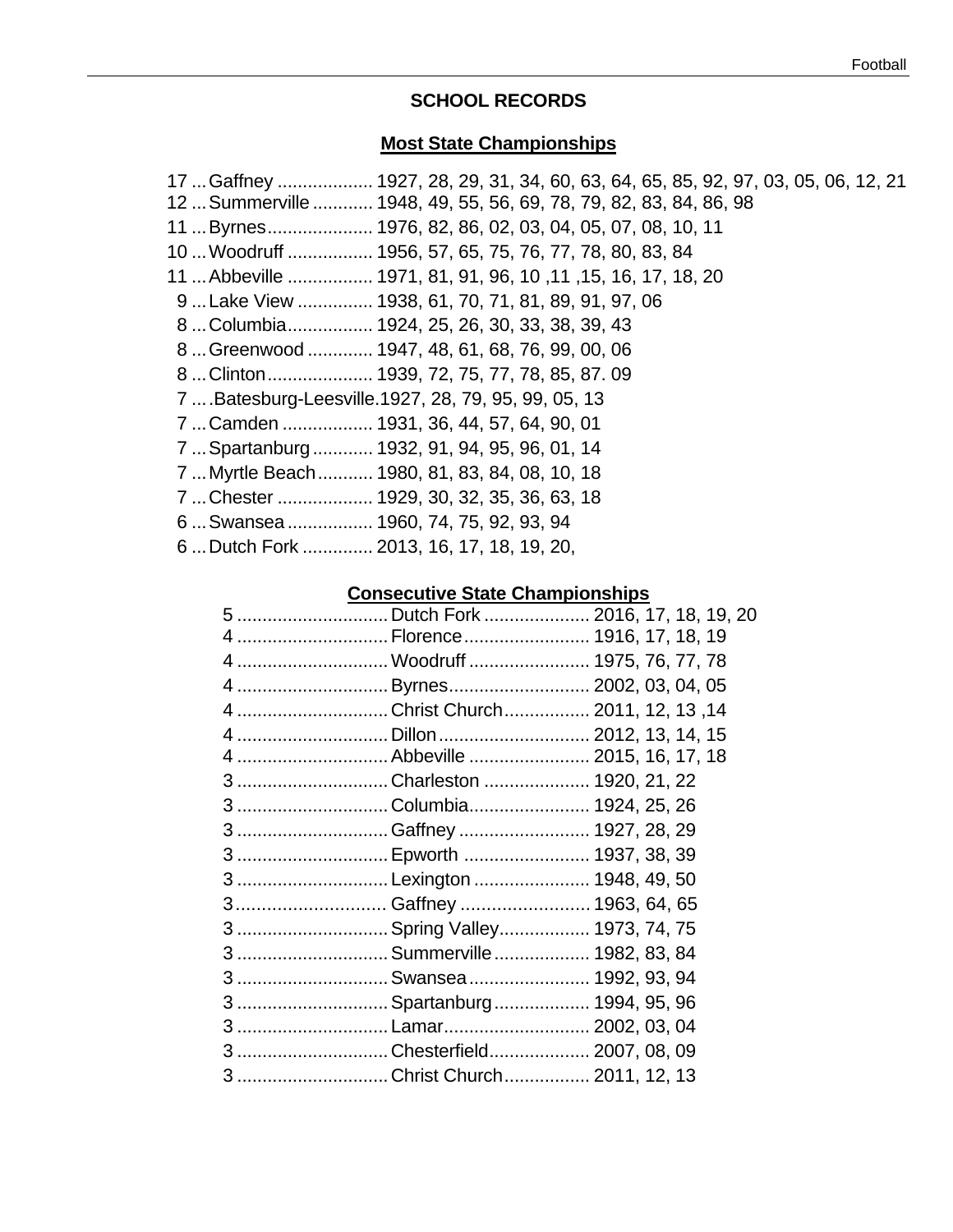# **Longest Winning Streak**

| 55 Christ Church  2011 - 15 |  |
|-----------------------------|--|
| 41 Summerville  1978 - 80   |  |
| 40 Christ Church  2011 - 13 |  |
| 37 Spartanburg  1994 - 96   |  |
| 33 Byrnes  2004 - 06        |  |
| 30 Silver Bluff  2000 - 01  |  |

# **CAREER COACHING RECORDS**

# **Most Victories**

| 594 John McKissick Summerville 59 years 594 - 144 - 13*                                        |                  |  |
|------------------------------------------------------------------------------------------------|------------------|--|
|                                                                                                |                  |  |
|                                                                                                |                  |  |
| 324 Phil Strickland RS-M, B-C, B-L, Gaffney, Newberry 31 years 324 - 105                       |                  |  |
| 319 Bill Tate Timmonsville41 years 319 - 135                                                   |                  |  |
|                                                                                                |                  |  |
| 287 Leon Maxwell  Bamberg-Ehrhardt40 years 287 - 117 - 4                                       |                  |  |
|                                                                                                |                  |  |
| 275 Robert Biggerstaff  St. John's (JI)33 years 275 - 100                                      |                  |  |
|                                                                                                |                  |  |
|                                                                                                |                  |  |
|                                                                                                |                  |  |
|                                                                                                |                  |  |
|                                                                                                |                  |  |
| 260 Jerry Brown  Spring Valley, Berkeley, Batesburg,-Lees  29 years 260-118                    |                  |  |
| 254 R. Shell Dula  Greenwood 32 years 254 - 142 - 1                                            |                  |  |
|                                                                                                |                  |  |
|                                                                                                |                  |  |
| 240 Reed Charpia James Is. Irmo, Midland Val., Bennettsville, Marlboro Cty . 1972-10 240-199-1 |                  |  |
|                                                                                                |                  |  |
|                                                                                                |                  |  |
| 223 Doug Shaw Myrtle Beach25 years 223 - 77 - 2                                                |                  |  |
| 218 J.W. Ingram  Lexington 33 years 218-                                                       |                  |  |
|                                                                                                |                  |  |
|                                                                                                |                  |  |
|                                                                                                |                  |  |
| 208 James E. Welch  St. John's (D) 32 years 208 -                                              |                  |  |
|                                                                                                | *National Pocord |  |

\*National Record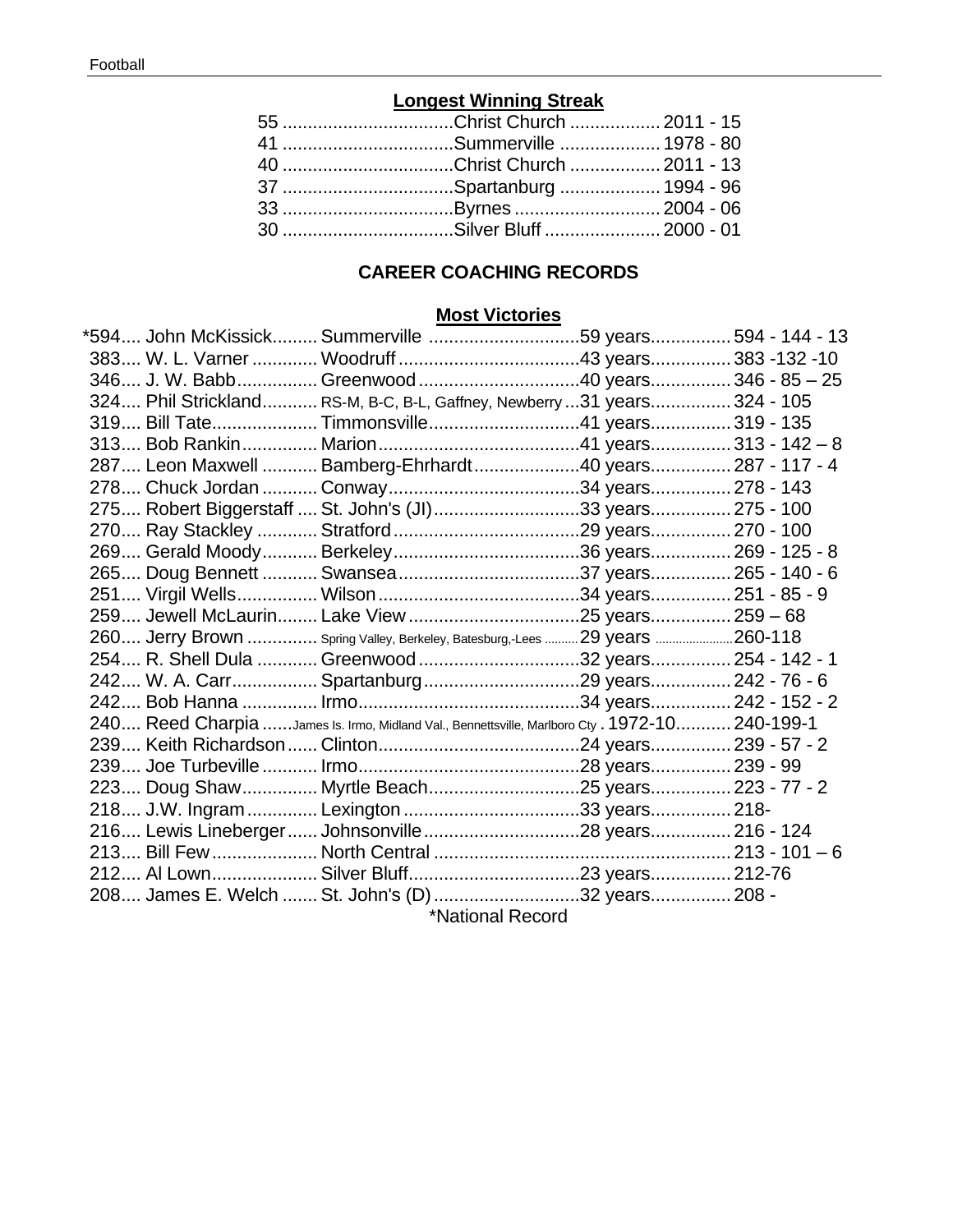# **Most State Championships**

| 10W. L. Varner Woodruff 1956, 57, 65, 75, 76, 77, 78, 80, 83, 84               |
|--------------------------------------------------------------------------------|
| 10John McKissick  Summerville  1955, 56, 69, 78, 79, 82, 83, 84, 86, 98        |
|                                                                                |
| 6R. Shell Dula  Ninety-Six 1982  Union 1990, 95  Greenwood 1999, 00, 06        |
|                                                                                |
| 5Mooney Player Saluda 1962, 63 Lower Richland 1965, 67, 70                     |
| 5Joe Turbeville Winnsboro 1969  Spring Valley 1973, 74, 75 Irmo 1980           |
| 5Phil Strickland  Batesburg-Leesville 1995, 99Gaffney 2003, 05, 06             |
|                                                                                |
|                                                                                |
| 5Jerry Brown Spring Valley 1988, Berkeley 94, 96, 09, Batesburg-Leesville 2013 |
|                                                                                |
| 5 Chris Miller Byrnes, Spartanburg  2007, 08, 10, 11, 14                       |
|                                                                                |
| 4  Bill Pate  Lake View 1970, 71, 81 York 1986                                 |
|                                                                                |
|                                                                                |
|                                                                                |
|                                                                                |
|                                                                                |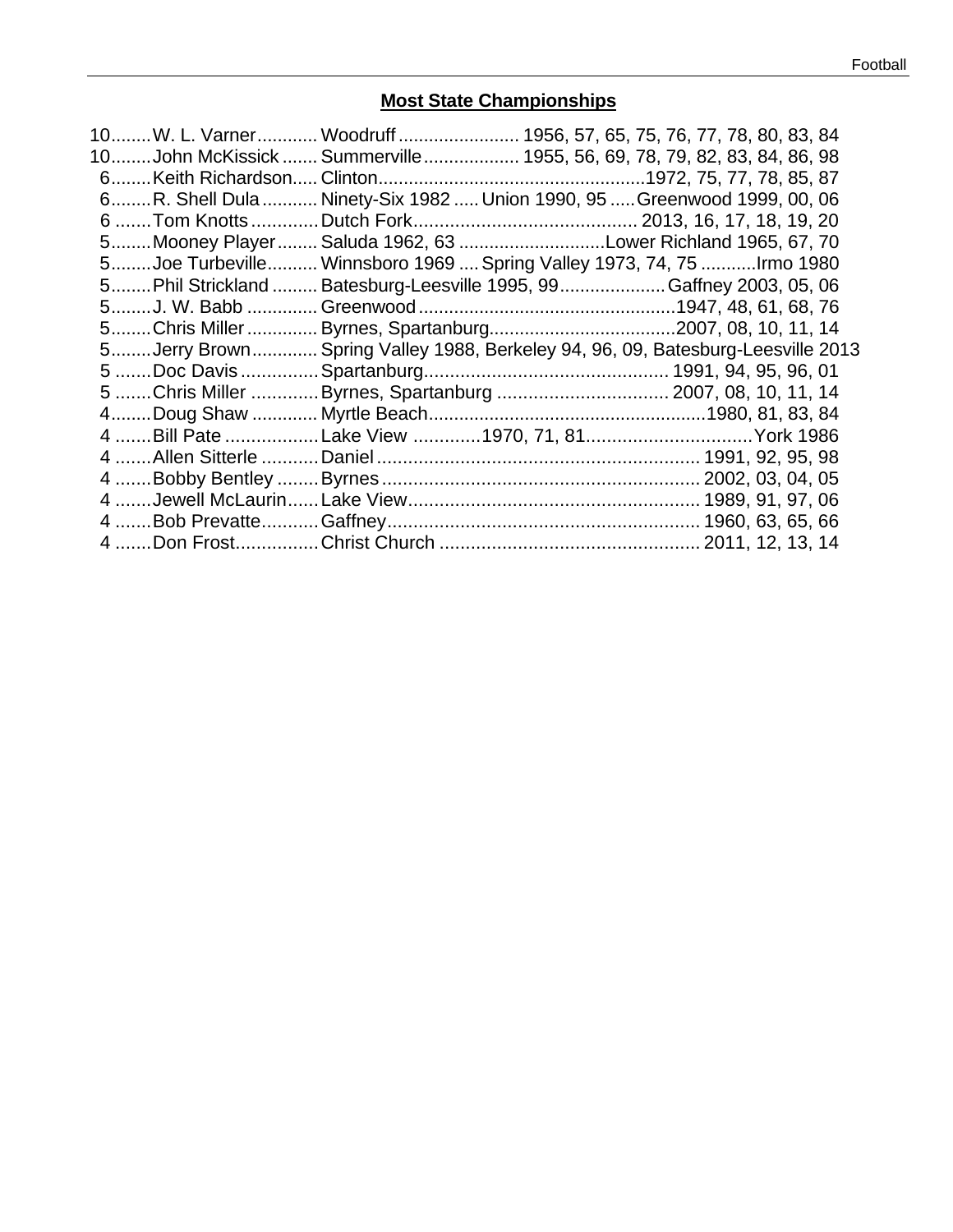# **INDIVIDUAL RECORDS**

# **Most Touchdowns**

# **Career**

|  | 178 Shuler Bentley Byrnes  2010-13              |  |
|--|-------------------------------------------------|--|
|  | 159 Austin Scott Spartanburg 2012-15            |  |
|  |                                                 |  |
|  | 130 Carson Spiers  Greenville  2012-15          |  |
|  | 127 Demetris Summers  Lexington  1999-02        |  |
|  | 123 Darrius ProctorChesnee  2011-13             |  |
|  | 105 Logan Bailey  Chapin  2014-15               |  |
|  | 104 Marcus Lattimore  Byrnes  2006-09           |  |
|  | 100 Shon Carson Lake City  2007-11              |  |
|  | 100  Amir Abrams Newberry  2014-17              |  |
|  | 99  Collin SneedHillcrest 2012-15               |  |
|  | 95  Nick Jones South Florence  2012-1514        |  |
|  | 91  Terrance Brunson Calhoun  2013 -15          |  |
|  | 96 Kendric Salley  Williston-Elko  2007-11      |  |
|  | 90  Virgil Smalls  Goose Creek  2001-11         |  |
|  | 88  Vernell Jones  Lake View  2000-03           |  |
|  | 88 Rockarius KingTimberland 2005-08             |  |
|  | 82 Dexter Staley  Williston-Elko  2007-10       |  |
|  | 78 Mike Davis  Columbia  2001-04                |  |
|  | 78 Mike Dingle  Berkeley 1984-86                |  |
|  | 75 Tavien Feaster  Spartanburg 2012-15          |  |
|  | 75 Peyton Derrick  Conway  2013-16              |  |
|  | 75 Marcus Brown  Camden  1988-01                |  |
|  | 74 Bobby Brown  Timmonsville 1985-87            |  |
|  | 73 Derrick Young  Williston-Elko  1979-82       |  |
|  | 73 Roderick McDowell  Sumter  2005-08           |  |
|  | 73 Deveto Johnson  Batesburg-Leesville  2000-02 |  |
|  | 73 Malik Brooks  Saluda  2013-16                |  |
|  | 72 Jordan Morgan Eastside 2015-17               |  |
|  | 69 Carnie Norris Spartanburg 1975-78            |  |
|  | 69 Tony Rice Woodruff 1982-85                   |  |
|  | 68 Reece Lyde Timmonsville 1994-95              |  |
|  | 68 Dre Massey  Mauldin  2011-13                 |  |
|  | 67 Javis Austin  Daniel  1994-96                |  |
|  | 64 Jimmy Fleming East Clarendon 1982-84         |  |
|  |                                                 |  |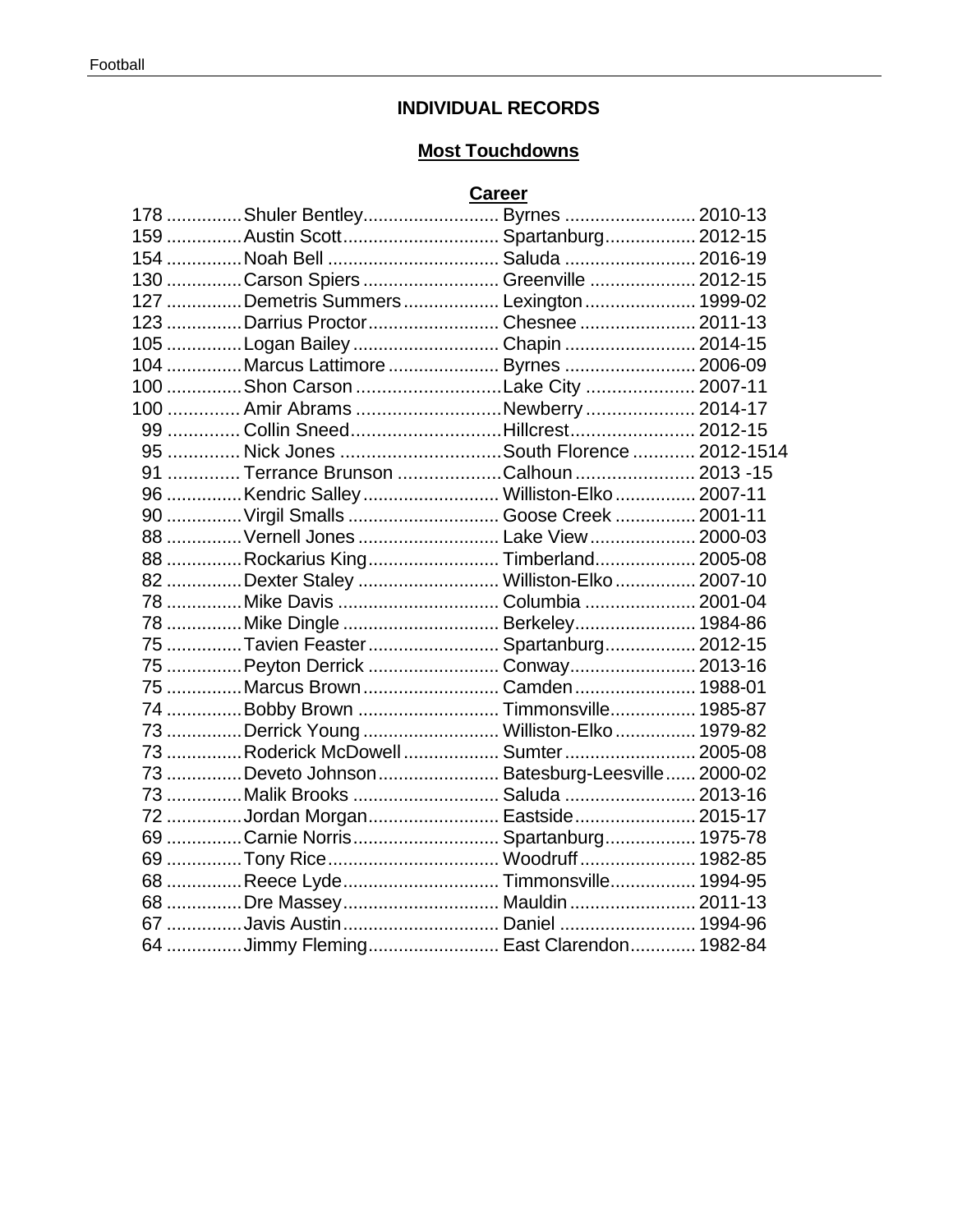| 67 Austin Scott Spartanburg2015          |  |
|------------------------------------------|--|
|                                          |  |
|                                          |  |
|                                          |  |
|                                          |  |
|                                          |  |
| 52 Austin Scott Spartanburg2014          |  |
| 48 Jimmy Fleming East Clarendon 1984     |  |
| 47 Nick Jones  South Florence 2013       |  |
| 46 Carson Spiers  Greenville 2014        |  |
|                                          |  |
| 44 Demetris Summers  Lexington  2000     |  |
| 42 Collin Sneed Hillcrest2014            |  |
| 40 Kendric Salley  Williston-Elko 2010   |  |
| 40  Virgil Smalls  Goose Creek  2011     |  |
| 38 Reece Lyde Timmonsville 1995          |  |
| 37 Shaq Roland  Lexington 2010           |  |
| 37 Amir Abrams  Newberry 2017            |  |
|                                          |  |
| 35 Bryan McManus Cheraw  1993            |  |
|                                          |  |
|                                          |  |
|                                          |  |
| 34  Vernell Jones  Lake View  2003       |  |
|                                          |  |
| 33 Dekayus Keith Batesburg-Leesville2003 |  |

#### **Season**

# **Single Game**

| 9 Austin ScottSpartanburg  2015       |  |
|---------------------------------------|--|
|                                       |  |
|                                       |  |
|                                       |  |
| 8 Chris Alford McBee vs. Bethune 1990 |  |
|                                       |  |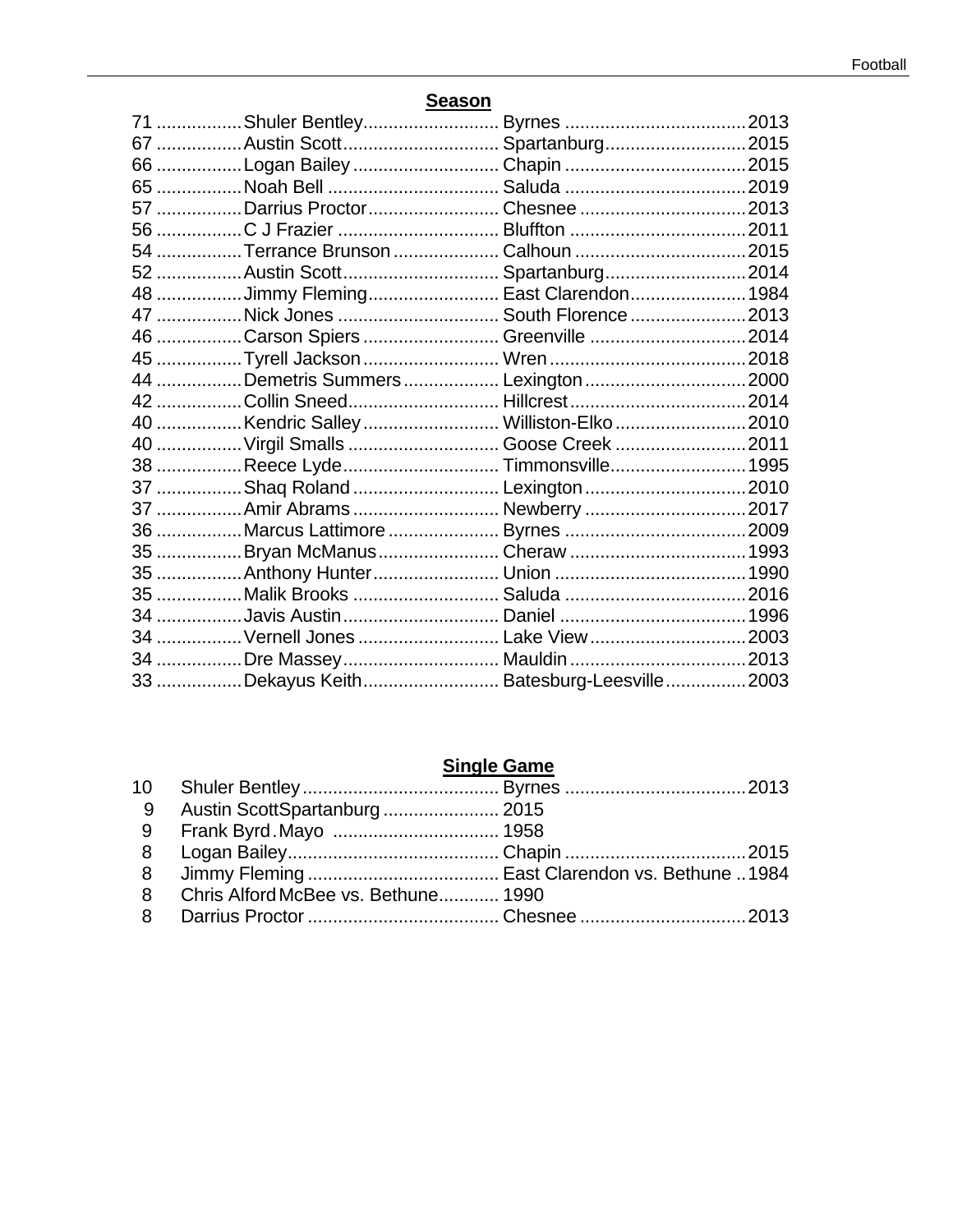# **Most Passes Completed**

# **Season**

| 392 Justin Worley  Northwestern 2009   |  |
|----------------------------------------|--|
| 357 DeShaw Andrews  York 2014          |  |
| 348 Cole Martin Nation Ford2014        |  |
| 334 Austin Scott Spartanburg2015       |  |
| 309 Justin Worley  Northwestern 2008   |  |
| 287 Jordan Morgan Eastside2017         |  |
| 285 Noah Bell Saluda2019               |  |
| 284 Tyrell Jackson  Wren 2018          |  |
| 281 Willy Korn  Byrnes2005             |  |
| 280 Wil King  Northwestern 2007        |  |
| 274 Erik Kimrey Dutch Fork1997         |  |
| 269 Joey Copeland  Gaffney 2011        |  |
| 261 Dan Wideman  Emerald 2005          |  |
| 252 Chas Dodd  Byrnes2009              |  |
| 240 Nick Jones  South Florence 2014    |  |
| 240 Will Watts  Hillcrest 2017         |  |
| 239 JyQuez Tolen Gilbert 2019          |  |
| 237 Everett Golson  Myrtle Beach  2008 |  |
| 237 Steven Duncan  Ashley Ridge 2015   |  |
| 231 Kelly Bryant  Wren  2014           |  |
| 227 Peyton Derrick  Conway  2016       |  |
| 222 J D Melton  Myrtle Beach2004       |  |

# **Single Game**

| 39 Noah Bell Saluda2019<br>38 Austin Scott Spartanburg2015<br>38 Tyrell Jackson  Wren 2018<br>37 Justin Worley  Northwestern 2009<br>37 Jordan Morgan Eastside2016<br>37 Jacob Quillen  Wilson 2017<br>35 Erik Kimrey Dutch Fork1997<br>34 Gage MaloneyJames Island Charter .2014<br>34 Will Watts Hillcrest 2017<br>33Barry Taylor  Boiling Springs 1993<br>33 Rob Middleton  Walhalla 2007<br>32Trey Elder Byrnes 2003 | 51 Cole Martin Nation Ford2014 |  |
|--------------------------------------------------------------------------------------------------------------------------------------------------------------------------------------------------------------------------------------------------------------------------------------------------------------------------------------------------------------------------------------------------------------------------|--------------------------------|--|
|                                                                                                                                                                                                                                                                                                                                                                                                                          |                                |  |
|                                                                                                                                                                                                                                                                                                                                                                                                                          |                                |  |
|                                                                                                                                                                                                                                                                                                                                                                                                                          |                                |  |
|                                                                                                                                                                                                                                                                                                                                                                                                                          |                                |  |
|                                                                                                                                                                                                                                                                                                                                                                                                                          |                                |  |
|                                                                                                                                                                                                                                                                                                                                                                                                                          |                                |  |
|                                                                                                                                                                                                                                                                                                                                                                                                                          |                                |  |
|                                                                                                                                                                                                                                                                                                                                                                                                                          |                                |  |
|                                                                                                                                                                                                                                                                                                                                                                                                                          |                                |  |
|                                                                                                                                                                                                                                                                                                                                                                                                                          |                                |  |
|                                                                                                                                                                                                                                                                                                                                                                                                                          |                                |  |
|                                                                                                                                                                                                                                                                                                                                                                                                                          |                                |  |
|                                                                                                                                                                                                                                                                                                                                                                                                                          |                                |  |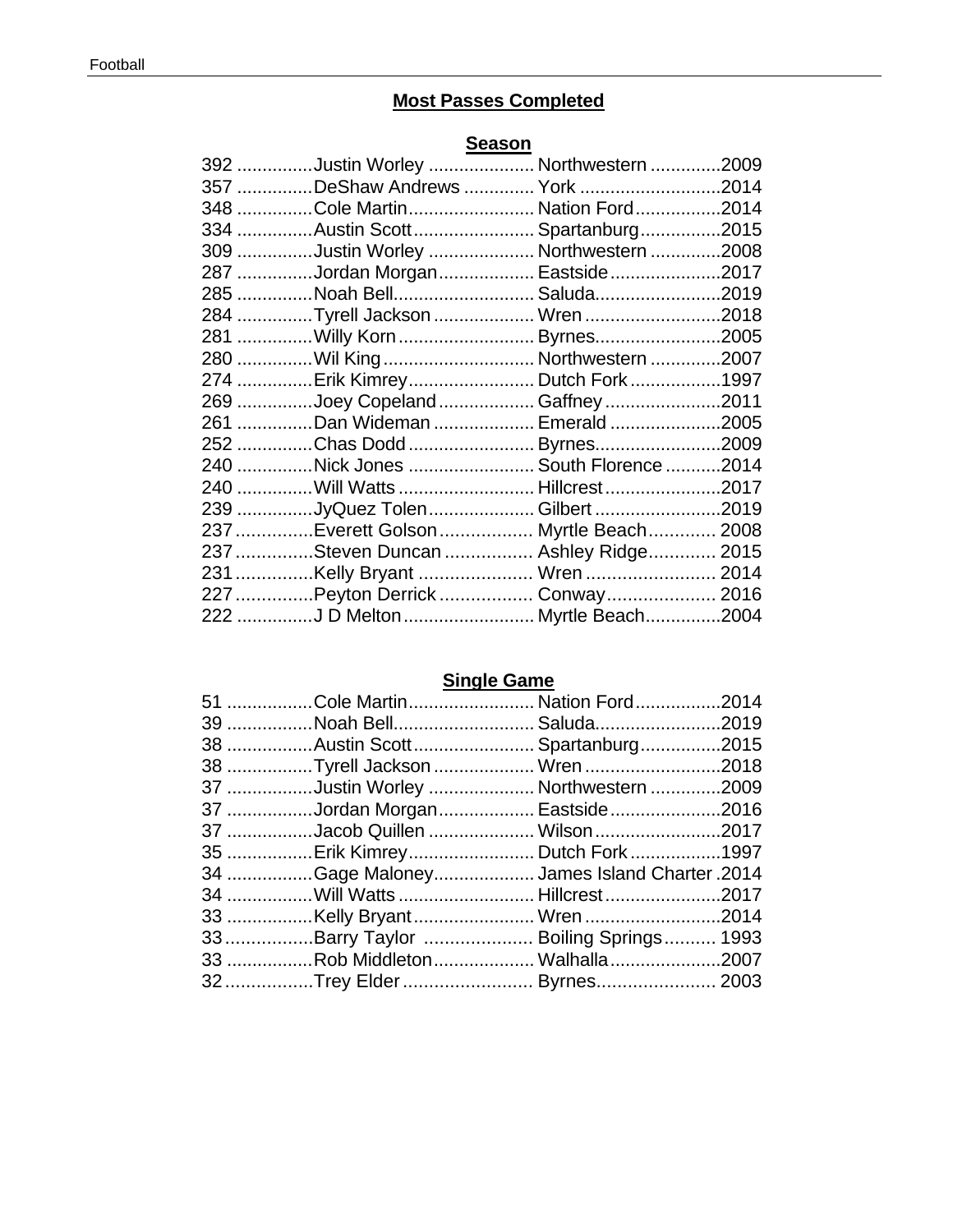# **Most Passes Received**

# **Season**

| 108 Quinshad Davis Gaffney 2011<br>106 Hank Tuipulotu  Nation Ford 2014 | 150 Robert Joseph Northwestern 2009 |
|-------------------------------------------------------------------------|-------------------------------------|
|                                                                         |                                     |
|                                                                         |                                     |
| 104 Tavaris Scott  Spartanburg2015                                      |                                     |
| 103 Jomar Wright Byrnes2003                                             |                                     |
| 100 Chance Pride  Eastside 2016                                         |                                     |
| 98 Jamere Valentine Myrtle Beach 2008                                   |                                     |
| 97 Michael Gasparato Dutch Fork1997                                     |                                     |
| 97 Kelvin Richardson  Byrnes1984                                        |                                     |
| 89 J. W. Montgomery East Clarendon1985                                  |                                     |
| 88 Manny BrightGilbert 2019                                             |                                     |

# **Single Game**

| 22 Robert JosephNorthwestern 2009     |  |
|---------------------------------------|--|
| 20 Derrick Higgins Lamar2000          |  |
| 18Marcus Harris  Berea  1990          |  |
| 18Hank Tuipulotu Nation Ford2014      |  |
| 17 Chance Pride  Eastside2016         |  |
| 17 Zion Keith  Wilson 2017            |  |
|                                       |  |
| 16Delbert Pearson East Clarendon 1983 |  |
| 16CJ Thomas  Mauldin  2013            |  |

# **Most Touchdown Passes**

# **Season**

| 71 Shuler Bentley Byrnes2013          |  |
|---------------------------------------|--|
| 64 Austin Scott Spartanburg2015       |  |
| 53 Willy Korn  Byrnes2005             |  |
| 52 Chas Dodd  Byrnes2009              |  |
| 50 Justin Worley  Northwestern 2008   |  |
| 49 Noah Bell Saluda2019               |  |
| 48 Hunter Townes  Christ Church 2010  |  |
| 47 JyQuez Tolen  Gilbert  2019        |  |
| 45 Jordan Morgan Eastside2017         |  |
| 44 Everett Golson  Myrtle Beach  2008 |  |
| 44 Joey Copeland Gaffney  2011        |  |
| 43  Eric McCollom  Camden 2002        |  |
| 42 Cole Martin Nation Ford2014        |  |
| 41 Kelly Bryant Wren 2014             |  |
| 41 Kentrell Jones Gaffney 1997        |  |
| 41 Wil King  Northwestern 2004        |  |
| 40 Erik Kimrey  Dutch Fork  1997      |  |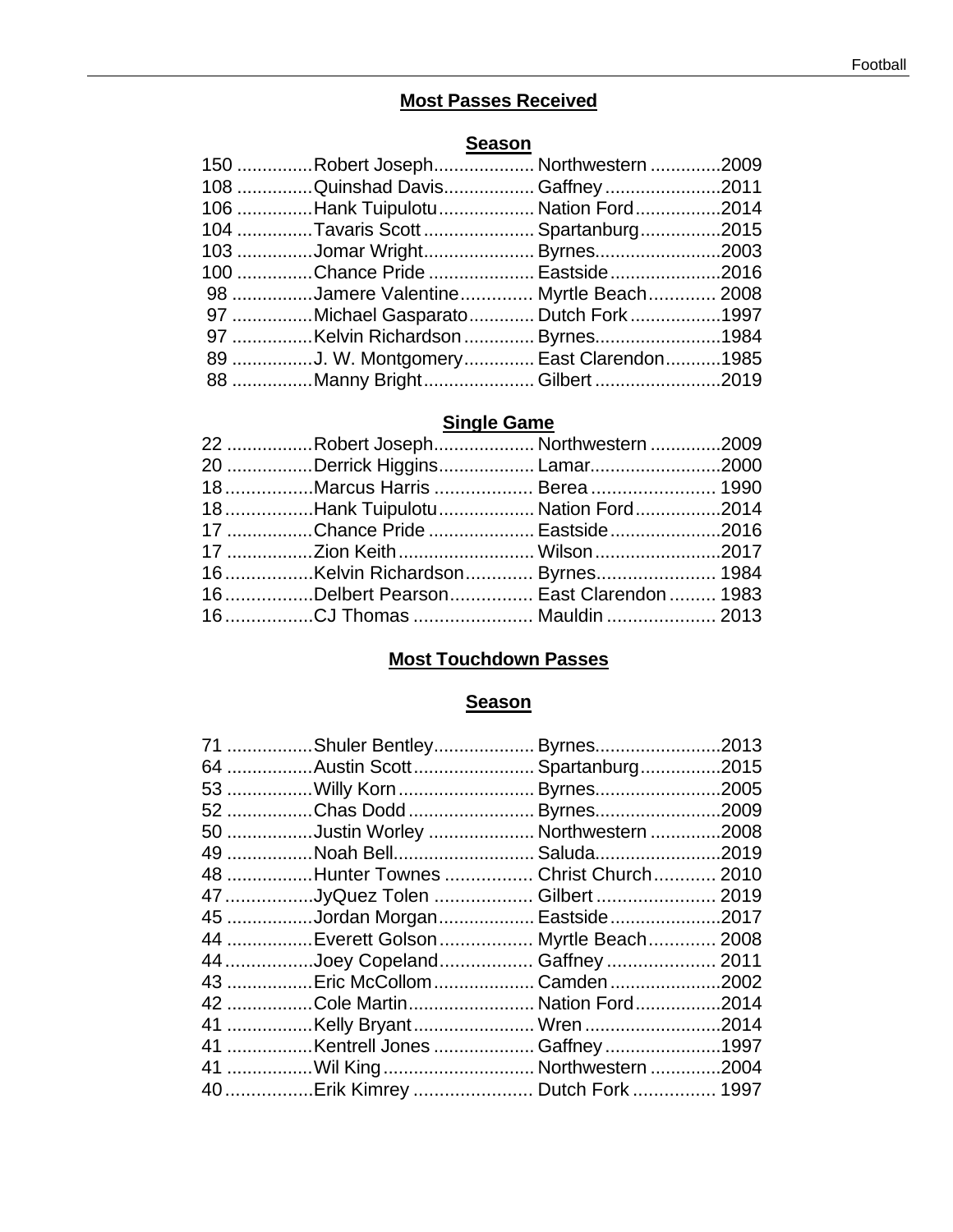### **Single Game**

| 9 Austin ScottSpartanburg2015         |  |
|---------------------------------------|--|
| 9 Shuler Bentley Byrnes2013           |  |
| 8 Anthony Johnson  Byrnes2000         |  |
|                                       |  |
| 7 Brad SoperRS-Monetta 1997           |  |
| 7Peter Bassett  Porter-Gaud  1985, 86 |  |
|                                       |  |
| 7Everett Golson Myrtle Beach 2008     |  |
| 7Cole MartinNation Ford2014           |  |
| 7 Jordan Morgan Eastside2017          |  |

# **Most Field Goals**

# **Season**

| 19  Will Caison  Walterboro 1995 |  |
|----------------------------------|--|
| 17 Wesley Wilson  Wando 2002     |  |
| 15 Reed Morton  Irmo1992         |  |
| 15 Collin Mackie Irmo1984        |  |
| 14 Jason Morrison  Westside1990  |  |
| 14 Scott Cambell Daniel1998      |  |

# **Single Game**

| 4 Billy Bennett  Lancaster 1986     |  |
|-------------------------------------|--|
| 4 Chad Davis  Union 1989            |  |
|                                     |  |
| 4 Bradley Robertson  Lancaster 1995 |  |

# **Most Extra Points**

### **Season**

| 119 Kaleb Patterson  Byrnes2011           |  |
|-------------------------------------------|--|
| 97 Masamitsu Ishibashi  Goose Creek 2011  |  |
| 83 Marshall Perkins  Hillcrest 2014       |  |
| 80 Mallie Sprouse  Bluffton2011           |  |
| 76 Jordan Kibler  Byrnes2004              |  |
| 76 Bradley Williams, Jr.  Greenville 2005 |  |
| 75 Jordan Butler Myrtle Beach 2008        |  |
| 73 Will BradhamTimberland2008             |  |
| 72 Rick Adair Spartanburg1974             |  |
|                                           |  |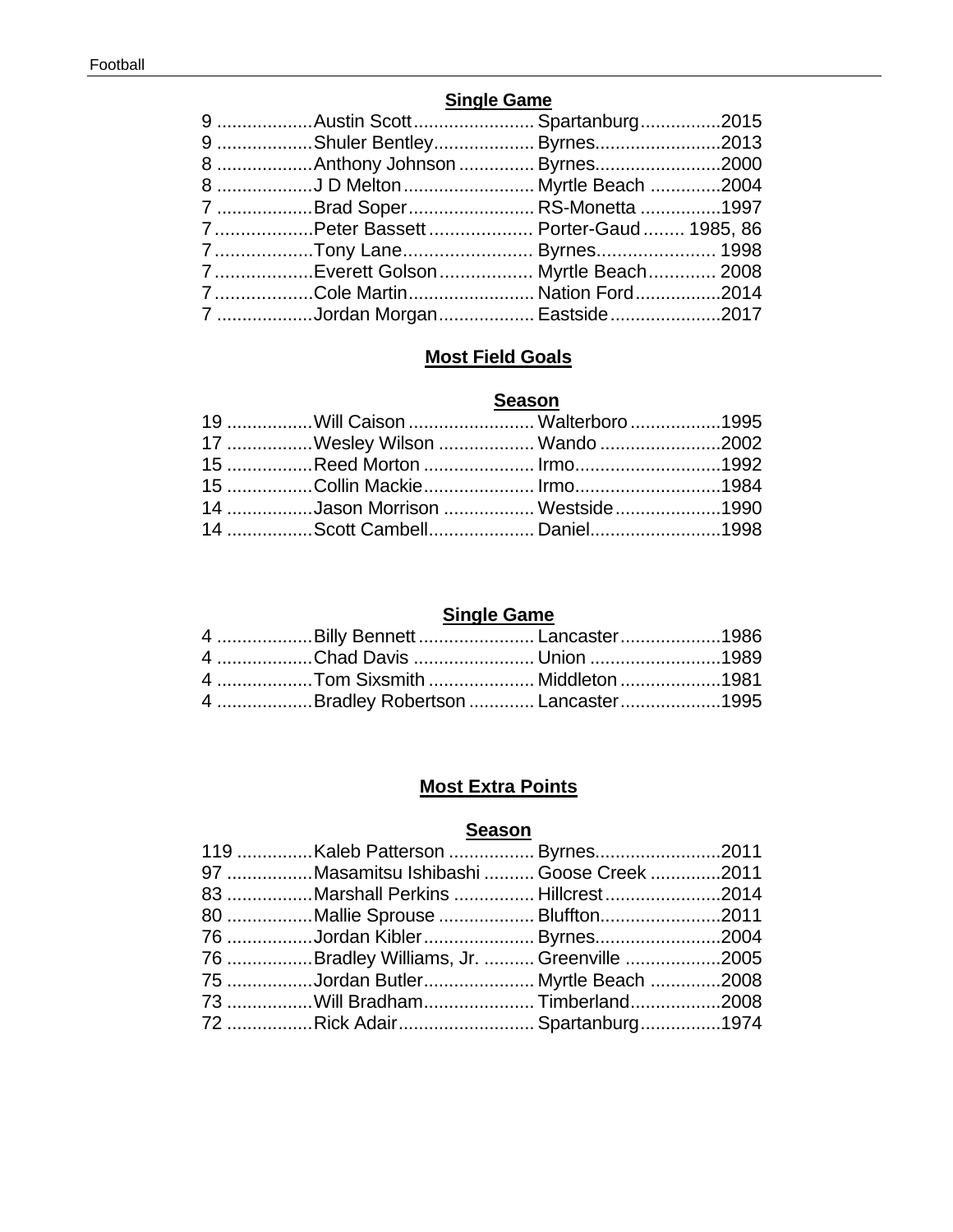### **Single Game**

| 12 Jack Grady  A C Flora 2012            |  |
|------------------------------------------|--|
| 12 Bryan Simon  Bishopville 1998         |  |
| 11 Ricky Fortner Woodruff1978            |  |
| 11 Doug Vaughn  Woodruff 1976            |  |
| 11 Jimmy Bowlin  Boiling Springs1985     |  |
| 11 Bradley Williams, Jr  Greenville 2006 |  |
| 11 Jonathan Castle  Mauldin 2013         |  |

# **Most Passes Intercepted**

# **Season**

| 16 Michael Jenkins  Cross  1988    |  |
|------------------------------------|--|
| 16 Antwan Robinson Lewisville 1999 |  |
| 15 Ronnie Blue Mayo 1977           |  |
| 15 Mike Smith  Woodruff 1983       |  |
| 14 Barry McCabe  Summerville 1982  |  |
| 14 Brandon Reid Cheraw 2005        |  |

# **Single Game**

| 5 Mike Smith  Woodruf 1983         |  |
|------------------------------------|--|
| 5 Mike Hamlin Timmonsville1984     |  |
| 5 Cookie Massey  Northwestern 1987 |  |

# **Longest Field Goal**

|  | 65 Yds Richard Jackson  Riverside2005     |  |
|--|-------------------------------------------|--|
|  | 63 Yds Daniel Jordan  Middleton 1995      |  |
|  | 61 Yds Marty Simpson  Spring Valley  1989 |  |
|  | 60 Yds Chris MacInnis  North Augusta1989  |  |
|  | 57 Yds Mark Fowble  Richland N'east 1986  |  |

# **Longest Punt**

| 91 Yds Jimmy Wells  J.L. Mann 1973     |  |
|----------------------------------------|--|
| 82Yds Steve Couch  Ware Shoals 1975    |  |
| 81 Yds Britt Parrish  McColl1973       |  |
| 77 Yds  William Fowler Keenan 1984     |  |
| 76 Yds Bobby Satterfield Woodruff 1971 |  |
| 74 Yds Grayson Howell Sumter 1988      |  |

# **Longest Non-Scoring Run**

| 98 Yds Rockie Hoff  Socastee 1976 |
|-----------------------------------|
|-----------------------------------|